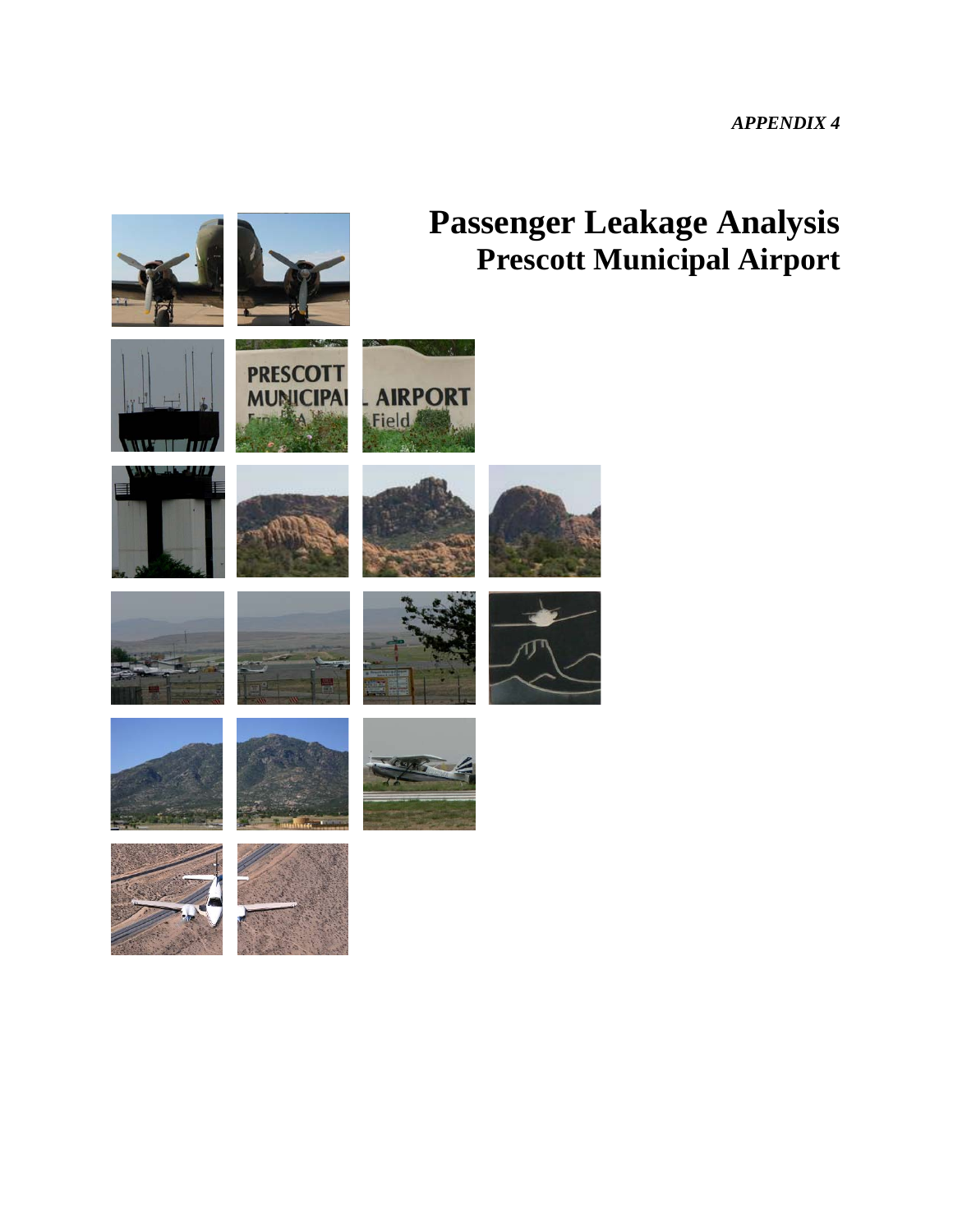### **Table of Contents**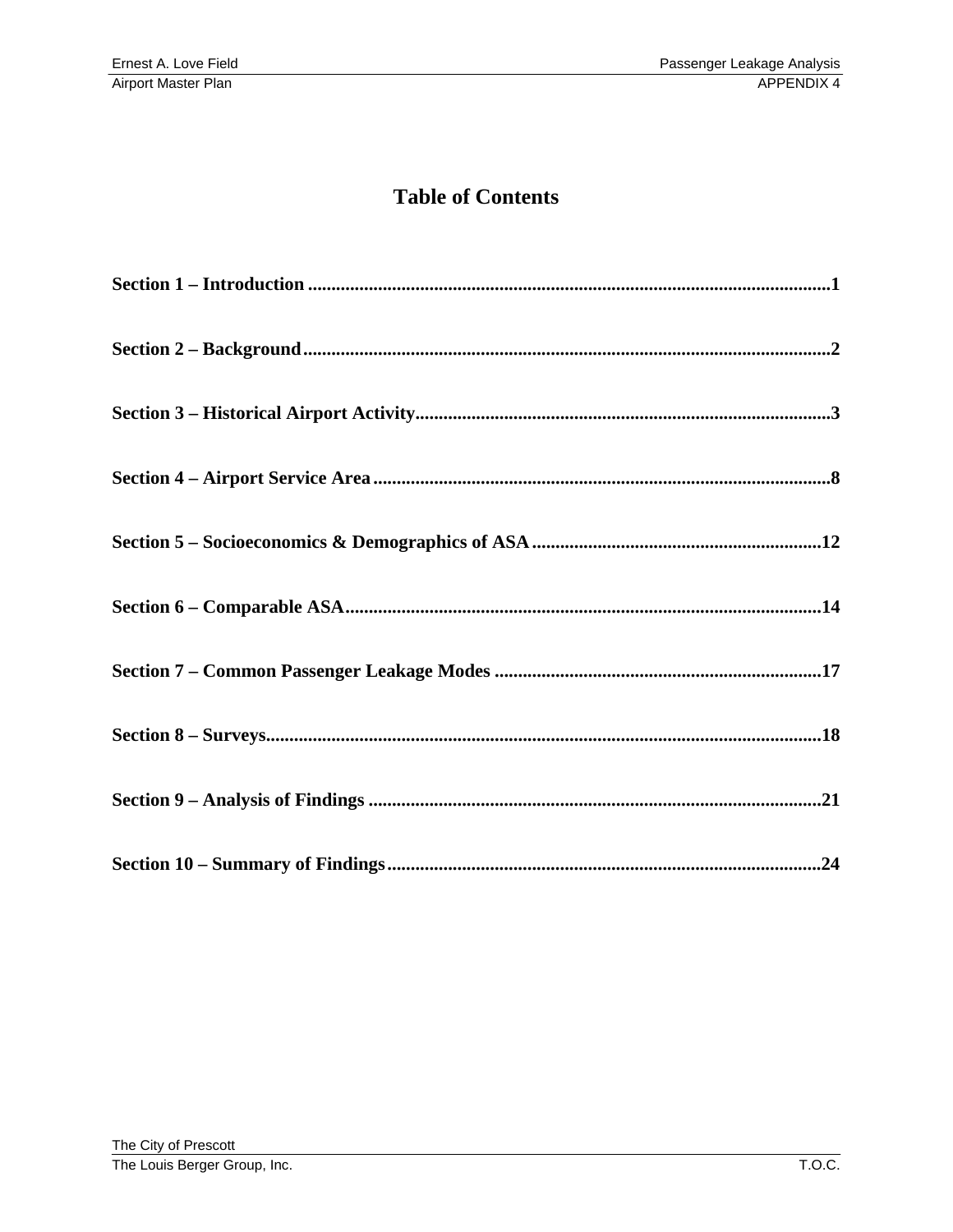# **SECTION 1 - BACKGROUND**

The City of Prescott requested the Louis Berger Group, Inc. to develop a Passenger Leakage Analysis for the Prescott Municipal Airport – Ernest A. Love Field (PRC) as part of the Airport Master Plan Update.

The City initiated this Passenger Leakage Study in order to: a) identify the volume of passenger generated in the Prescott area; b) to quantify the number of passengers lost to other airports; and c) to identify which alternative transportation modes are used by travelers to begin their air travel.

This analysis was prepared in correlation with the passenger Forecast Analysis for the Prescott Master Plan Update. The primary objectives include:

- A. Provide a quantifiable estimate of the unconstrained demand for air travel in the airport catchment area;
- B. Estimate the current passenger leakage from Prescott Municipal Airport (PRC) towards other airports;
- C. Provide supporting socio-economic data;
- D. Provide enplaned passenger, and airline service data;
- E. Identify and describe the airport service area; and
- F. Identify and describe comparable airport service area.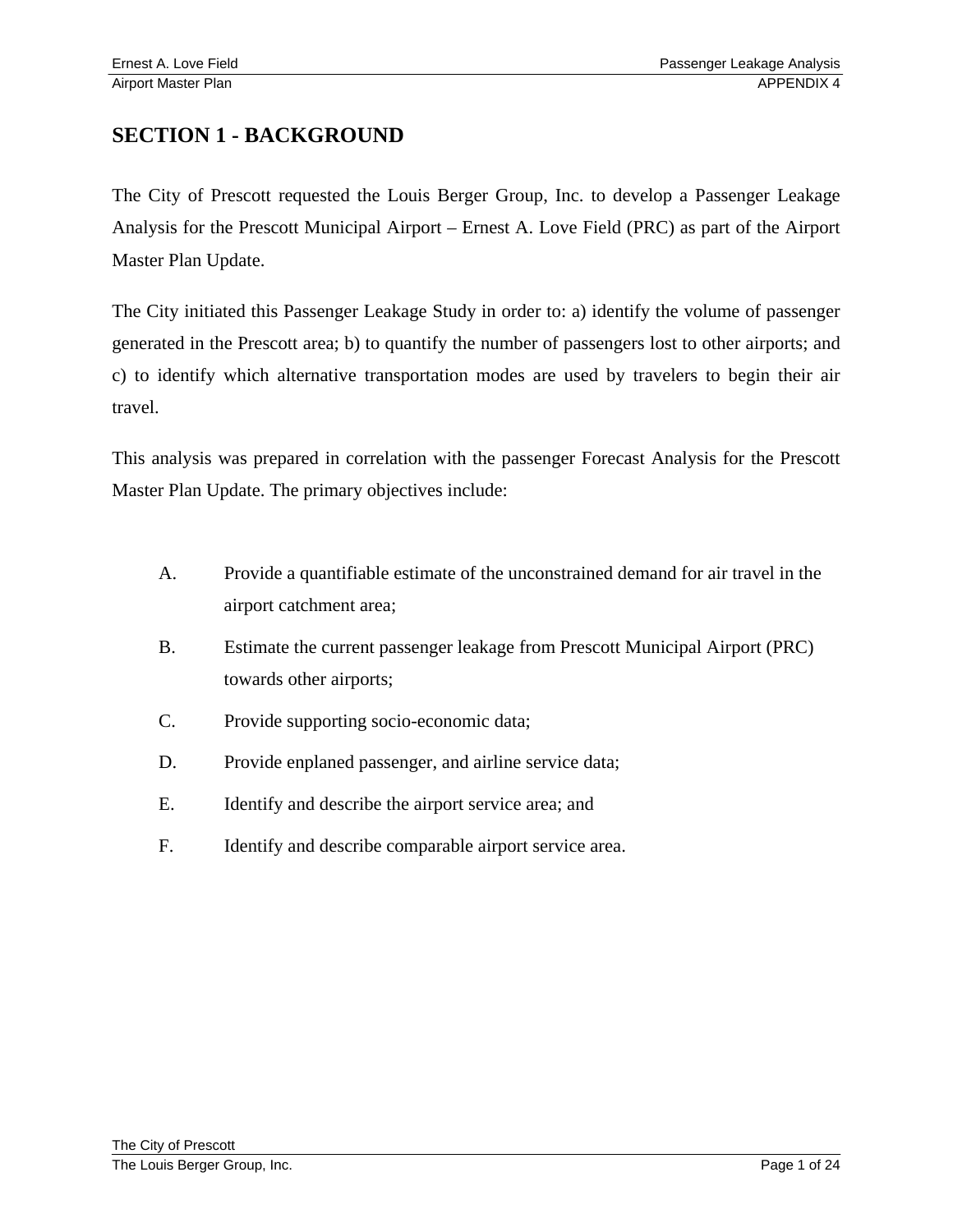# **SECTION 2 - INTRODUCTION**

For this study, the term "passenger leakage" defines the passengers that choose ground transportation modes to reach their destination or other distant airports.

The majority of the current of air travel demand in PRC is generated by passengers traveling to Phoenix for business or connecting at Phoenix Sky Harbor International Airport (PHX) to another flight. In the last ten years PRC has experienced high enplanement volatility, suggesting that the population in the Prescott area perceives the use of personal vehicle and shuttle services to reach PHX and other airports as a competitive alternative to air travel from PRC.

Three methodologies are used to estimate the unconstrained and potential passenger demand of air service at PRC. The first method is based upon population estimates and estimated enplanement per capita ratios. The second method estimates passenger demand based upon comparisons with other airports. The last method considers data from three surveys, which are: a) Phoenix Sky Harbor O'Neil's Passenger Intercept Survey, b) 2005 Phoenix Sky Harbor Survey, and c) Business Surveys.

Data from an array of sources was collected to support this study. The following list is a sample of the data reviewed:

- Historical airport and regional data, including airport operations, number of enplanements/deplanements passenger data;
- USDOT O&D data:
- Airline charges;
- Airport shuttle van service data, including ridership estimates, destination, schedule and cost;
- Catchment area population and demographics figures;
- Comparable airports in the southwest; and,
- Survey data.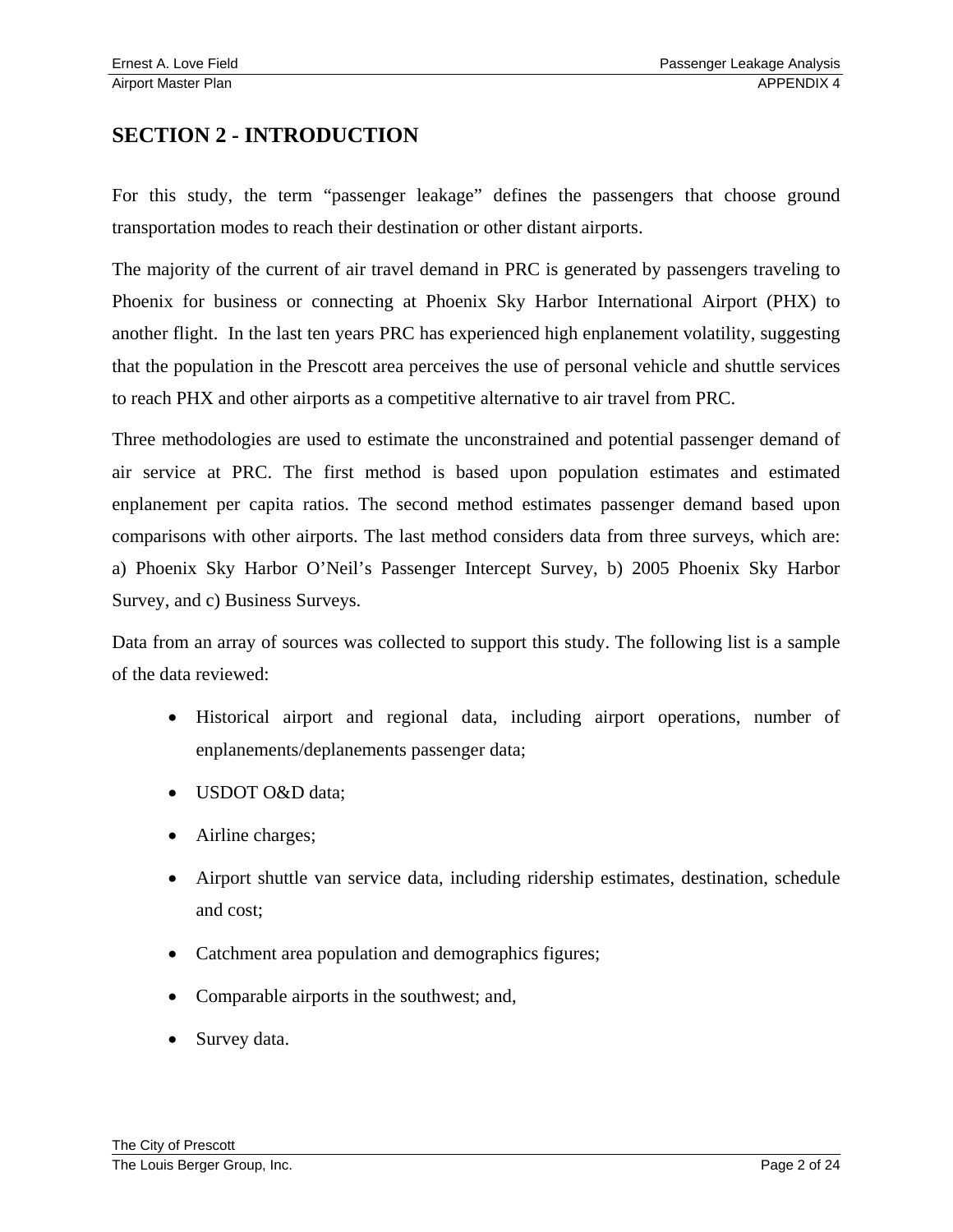Additionally, other previous studies that have examined PRC passenger leakage were reviewed. These studies include:

- Arizona Rural Air Service Study, Arizona DOT 1999;
- Arizona State Aviation Need Study, 2000;
- Intercity public transportation services: an assessment of the I-10, I-17, and I-19 corridors in Arizona, ADOT 2006;
- Regional Transit Need Study, CYMPO 2006
- Metropolitan Transportation Plan, CYMPO 2006

This study is categorized in the following sections:

- Historical Airport Activity;
- Airport Service Area;
- Socioeconomics & Demographics of ASA
- Comparable Airport Service Areas;
- Common Passenger Leakage Modes;
- Surveys;
- Analysis of Findings; and
- Summary of Findings.

## **SECTION 3 - HISTORICAL AIRPORT ACTIVITY**

Prescott Municipal Airport – Ernest A. Love Field is situated on approximately 760 acres of land located in Yavapai County, in the West-Central region of Arizona. Centrally located approximately eight to ten miles between the City of Prescott, and the towns of Chino Valley and Prescott Valley, PRC's current surveyed elevation is 5,045 feet above Mean Sean Level (MSL).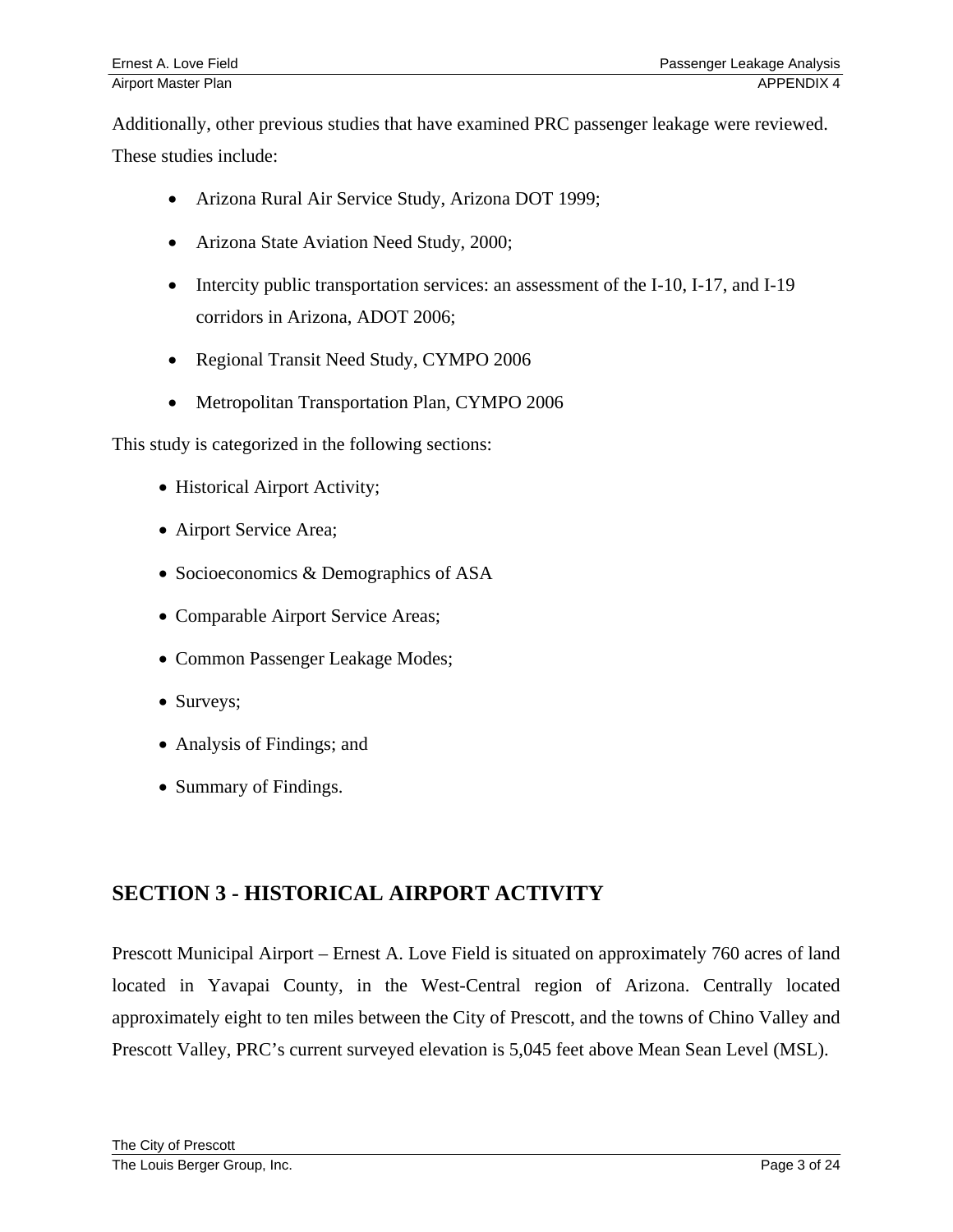Interstate 40 is accessible from PRC through US Highway 89 northbound on Mac Curdy Drive. Interstate 17 is accessible from PRC through US Highway 69 eastbound.

Prescott Municipal Airport was inaugurated on July 4, 1926, and renamed Ernest A. Love Field in 1928. The airport is classified by the FAA Class I commercial service public use airport, and is owned by the City of Prescott. The airport serves both the commercial and multi-faceted general aviation needs of the area, including the City of Prescott, Yavapai County and residents of the local Yavapai Reservation.

The terminal building at PRC is a single level structure that was originally constructed in 1948 and expanded in 1957. Its current size is approximately 3,800 sq. ft. The terminal is located west of the intersection between Runways 3R/21L and 12/30, and is accessible via Mac Curdy Drive. The main terminal building is used for commercial passenger traffic. Within the terminal is the Transportation Security Administration (TSA) check point for luggage and passenger screening.

Currently, the air service is subsidized by the U.S. Department of Transportation (USDOT) through the Essential Air Service (EAS) program. The EAS is a program operated by the U.S. DOT that provides subsidies to airlines who agree to provide service on historically nonprofitable routes to rural areas, which were served by certified air carriers before the 1979 Airline Deregulation Act. Under EAS contract, Public Law 100-223 states that the airline must provide:

- (a) Service to a hub airport, defined as an FAA-designated medium- or large-hub airport;
- (b) Service with no more than one intermediate stop to the hub;
- (c) Service with aircraft having at least 15 passenger seats at communities that averaged more than 11 passenger enplanements a day in any calendar year from 1976-1986;
- (d) Under certain circumstances, service with pressurized aircraft; and
- (e) Flights at reasonable times taking into account the needs of passengers with connecting flights.

In order to qualify for the EAS program, the City of Prescott submitted a proposal package to USDOT, and upon approval, the airlines were then permitted to bid on the contract. To maintain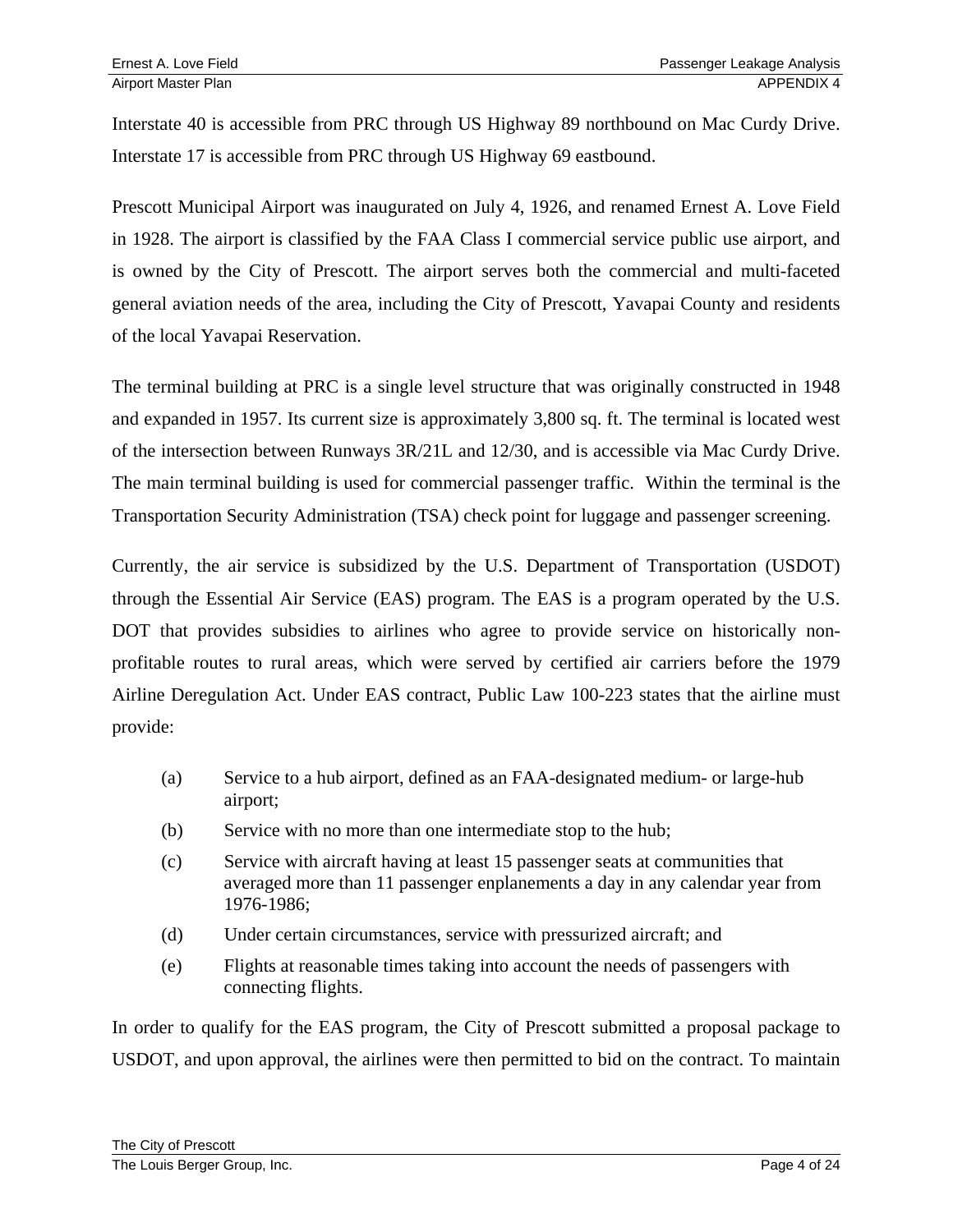the subsidy however, the average subsidy per passenger for the community must not exceed \$200.

Under the program, airline service is currently offered by Mesa Airlines, which has provided continuous service since January 1989, with the exception of the period between May 2005 and October 2007, during which the EAS contract was awarded to Great Lakes Airlines.

The number of passenger enplanements at PRC, as shown in **Figure 3.1**, has been declining since 1994, from a high of 14,000 enplanements per year to a low of 4,233 in 2007. Several factors can be accounted for this decline in enplanements, which are further detailed in the 2008 Master Plan Update. However, the level of aviation activity and general aviation (GA) operations has remained overall stable with only a slight decline in recent years. This is mainly due to higher fuel and operating costs. **Figure 3.2** provides a summary of aviation activity at PRC from 1990 to 2007.

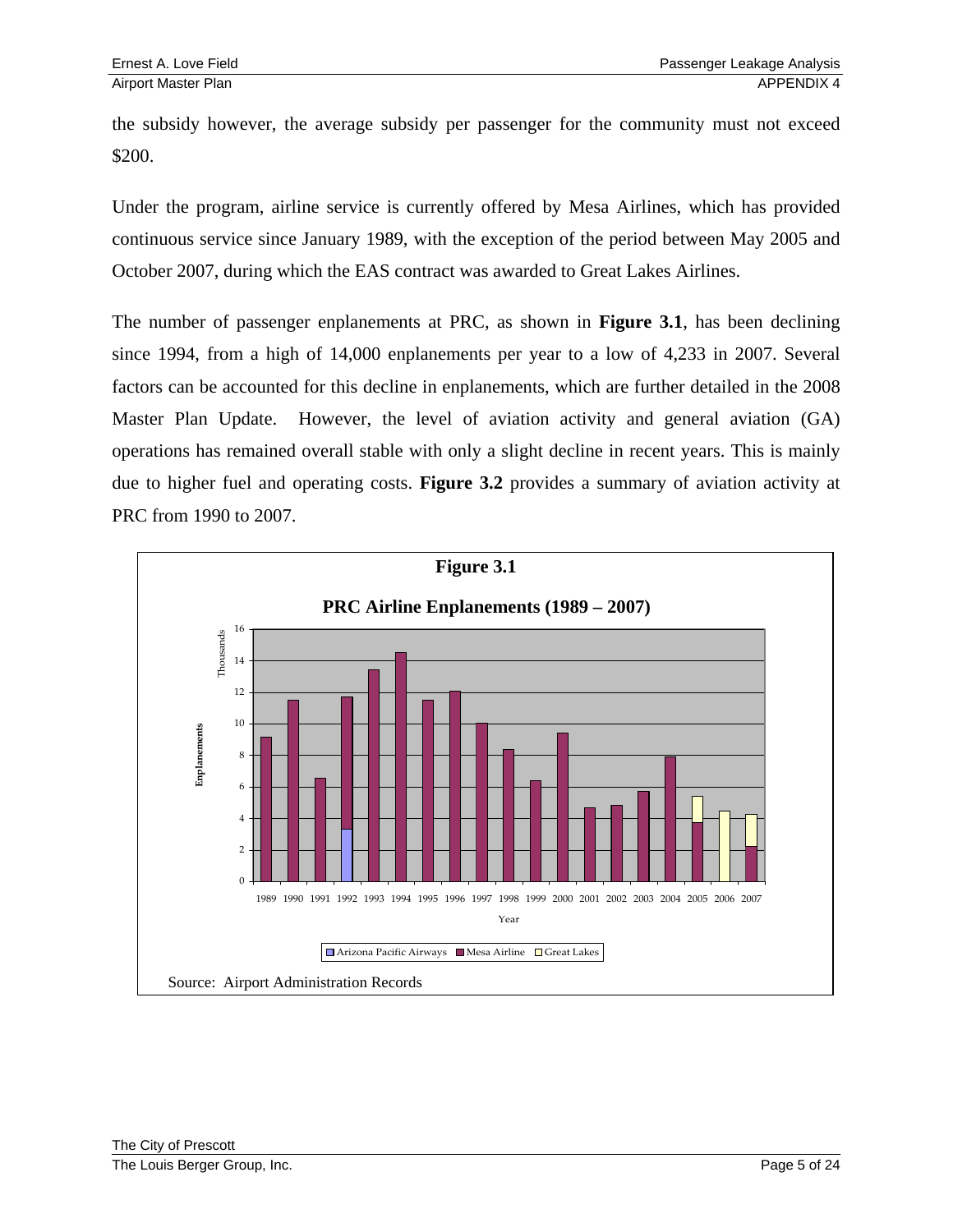

**Figure 3.2 PRC Historical Operations (1989 – 2007)** 

As previously mentioned, Mesa Airlines is currently the only commercial airline operator at PRC, which operates under the US Airways Express logo. The partnership with US Airways provides code-sharing and direct connection to the US Airways domestic and international route system. Mesa Airlines offers flights to PHX arriving and departing from Terminal 4 and to Las Vegas McCarran International (LAS). Responses gathered during a recent Business Survey suggests that the opportunity to arrive and connect to flights in Terminal 4, occupied by US Airways and Southwest, is perceived to be more advantageous by passengers in Prescott. Indicating that in the two year period (2005-2007) Great Lakes Airline was operating in and out of Terminal 2, and therefore, the number of enplanements dropped rapidly. By arriving in Terminal 2, all connecting passengers to flights departing from Terminal 3 and 4 had to exit the terminal and repeat the check-in and screening process, and in some instances collect and recheck their luggage. This had effectively limited the ability of the passenger to select convenient connections, ultimately favoring ground transportation options to reach PHX.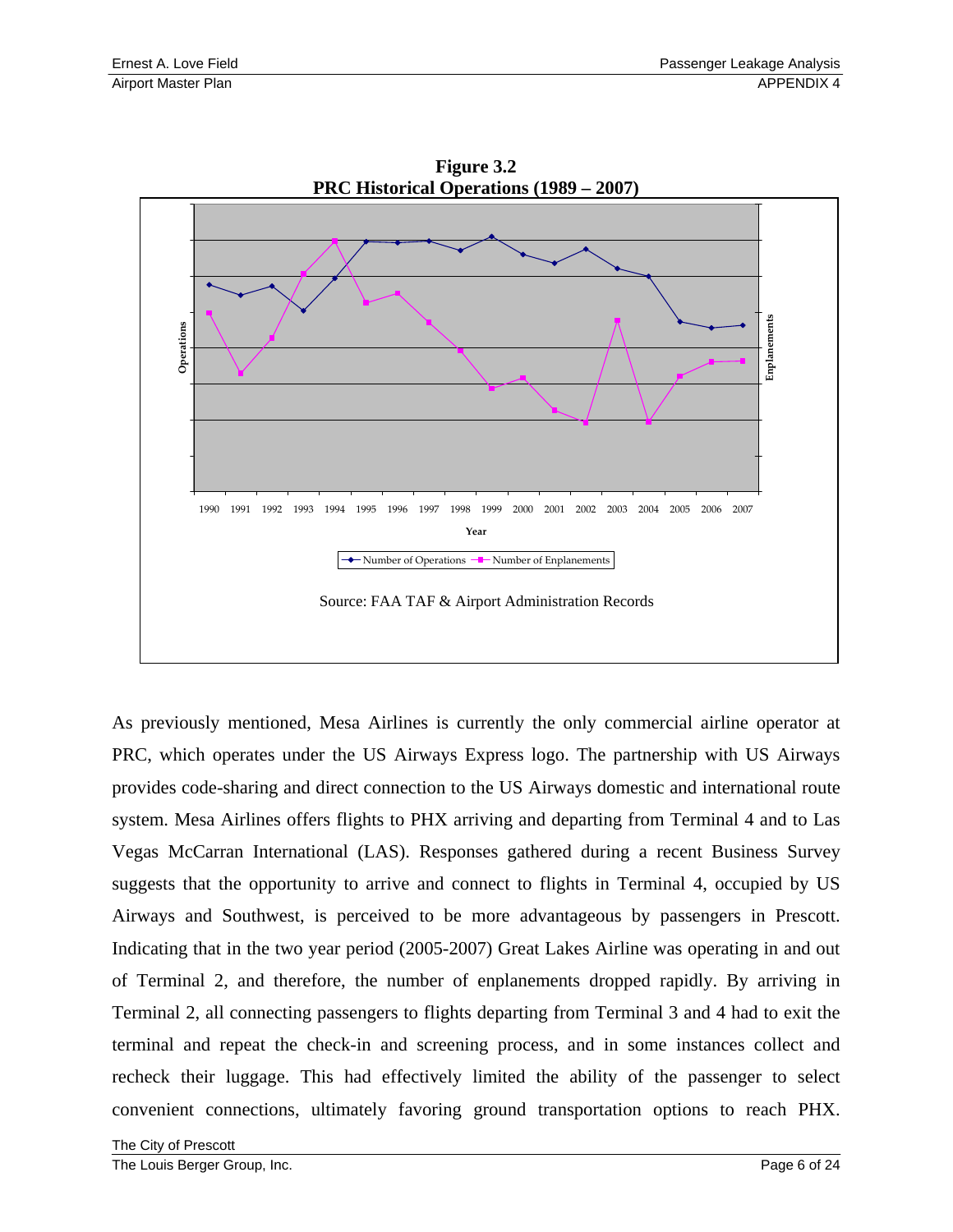However, despite the improvements, business traveler's main concerns with the service provided at PRC are the reliability problems of Mesa Airline equipment. The majority stated that they have been turned away by Mesa because of the lack of sufficient seating and/or equipment failures. During those occurrences, Mesa Airlines had to reroute passenger on ground shuttles to PHX.

Currently, Mesa Airline operates in Prescott with a fleet of Beechcraft 1900, in a 19 seats configuration. The average flight time between Prescott and Phoenix is 40 minutes, compared to 1 hour and 45 minutes of driving time\* . Generally, the airlines fare structure is very complex and it is subject to continuous changes in response to the market demands. However, base airfare cost between PRC and PHX currently varies between \$79 with advance purchase each way and \$99 plus tax. It was noted when connecting at PHX for some destination the average lowest airfare increased only \$42 in average, and for some other cases decreased \$32 on average. **Table 3.1** presents a summary of the average and lowest airfare cost, with 14-days advance purchase, for a one-way direct flight from PHX to its top five most popular destinations: Denver, Los Angeles, Chicago, San Diego and Dallas Forth Worth, compared to a one-way direct flight from Prescott with one connection in Phoenix.

The average airfare for those city pairs was computed by the US Department of Transportation (USDOT) by averaging the cost of sold tickets for the selected city pairs, and it included Southwest Airline's tickets sales. Because Southwest does not have inter-airline agreement with other airlines, it was not included in the computation of the average airfare cost from/to Prescott.

1

<sup>\*</sup> Travel time on I-17 from Prescott to Phoenix varies significantly. The 2007 ADOT I-17 Alternative Study points out that travel demand south of Anthem currently exceeds capacity, mountainous terrain and high truck volumes currently cause substantial delay from trucks slowing on grades, crashes often close I-17 resulting in long, unpredictable delays, no practical alternates exist for I-17 traffic from Flagstaff and Phoenix, and ultimately, travel delay and unreliability disrupts other transportation modes such as airports.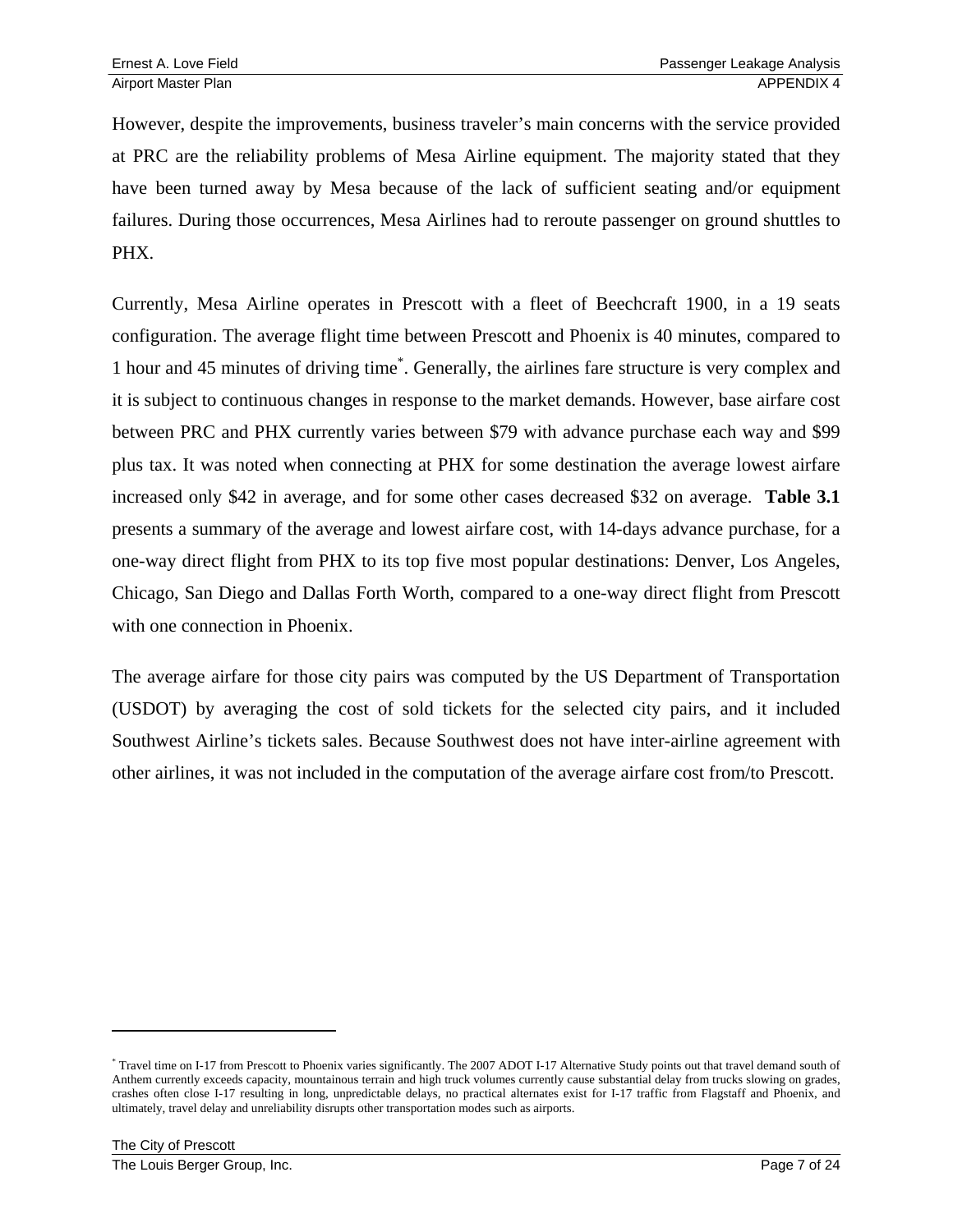| <b>Destination</b>              | <b>Average Airfare From</b> |            |              |  |  |  |
|---------------------------------|-----------------------------|------------|--------------|--|--|--|
|                                 | <b>PHX</b>                  | <b>PRC</b> | Lowest (PRC) |  |  |  |
| Denver, CO (DEN)                | \$157                       | \$222      | \$141        |  |  |  |
| Los Angeles, CA (LAX)           | \$80                        | \$150      | \$127        |  |  |  |
| Chicago, IL (ORD)               | \$141                       | \$235      | \$205        |  |  |  |
| San Diego CA, (SAN)             | \$79                        | \$131      | \$108        |  |  |  |
| Dallas Forth Worth, TX<br>(DFW) | \$237                       | \$209      | \$185        |  |  |  |

**Table 3.1 – Average Airfare** 

*Source: USDOT and web airfares sale sites* 

**Table 3.2** provides the current PRC flight schedule:

| <b>Departure</b> | <b>Arrival</b><br><b>Departure Time</b> |                   | <b>Arrival Time</b> | <b>Frequency</b> |
|------------------|-----------------------------------------|-------------------|---------------------|------------------|
| Prescott (PRC)   | Phoenix (PHX)                           | 8:30 AM           | 9:10 AM             | Daily            |
| Prescott (PRC)   | Phoenix (PHX)                           | $6:42 \text{ PM}$ | 7:22 PM             | Sunday - Friday  |
| Phoenix (PHX)    | Prescott (PRC)                          | 9:45 AM           | 10:25 AM            | Sunday - Friday  |
| Phoenix (PHX)    | Prescott (PRC)                          | $2:10$ PM         | $2:50$ PM           | Saturday Only    |
| Phoenix (PHX)    | Prescott (PRC)                          | 8:55 PM           | $9:35$ PM           | Sunday - Friday  |
| Prescott (PRC)   | Las Vegas (LAS)                         | $10:35$ AM        | 11:00 AM            | Sunday - Friday  |
| Las Vegas, (LAS) | Prescott (PRC)                          | 4:02 PM           | 6:27 PM             | Sunday - Friday  |

**Table 3.2 – PRC Flight Schedule** 

*Source: Airport Administration* 

### **SECTION 4 - AIRPORT SERVICE AREA**

Generally the Airport Service Area (ASA) refers to the airport passenger's catchment area. The ASA is defined by the surrounding communities' accessibility to the airport in terms of travel time by means of ground transportation. In 1999, The Arizona Department of Transportation (ADOT) in the Arizona Rural Air Service Study (SASP) defined the Prescott Municipal Airport theoretical market service area and an actual market service area.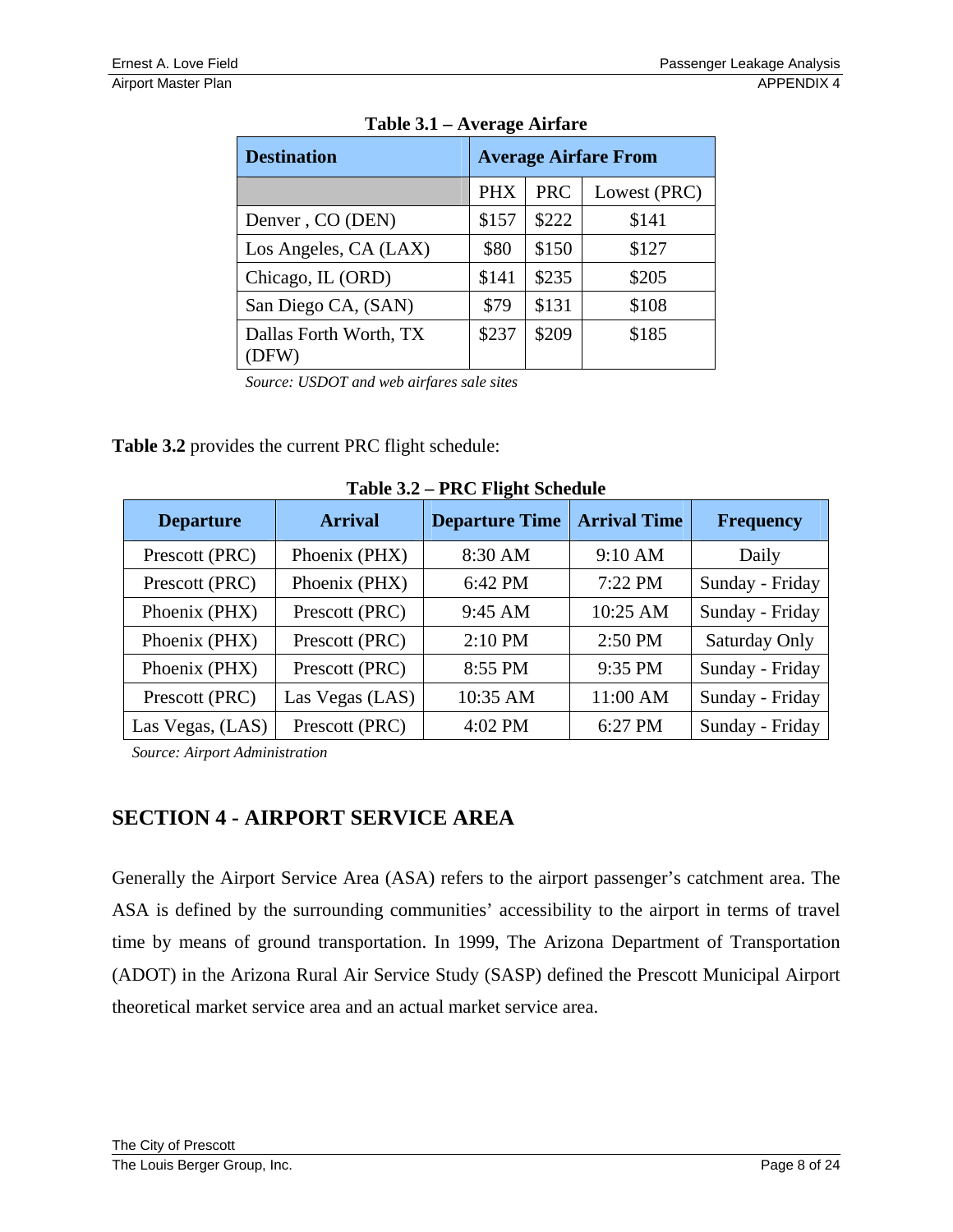The SASP acknowledged that on average, commercial service passengers are willing to travel 120-minutes to a major hub airport that can provide frequent direct national and international flights and 60-minutes to an airport with regional commuter service with a major hub airport.

Based on 60-minute driving times, the SASP identified that PRC theoretical service area would include an area spanning from Wickenburg to Williams and Camp Verde – **Figure 4.1**  (theoretical service area). It was noted that actual diving times can vary, based upon weather, traffic, and terrain characteristics.

The SASP defined the actual market service area from the collection of information gathered through a travel agent survey, travel agent ticket logs, and passenger surveys. The actual market service area was found to be much smaller than the theoretical service area. PRC was found to attract passenger from only from Prescott and nearby community including Prescott Valley and Chino Valley. This finding reduced the ASA to a 20-miles radius from Prescott Municipal Airport. Several communities that fell within the PRC theoretical service area were attributed to the Flagstaff actual service area with the premise that Flagstaff had a higher level of service than Prescott – **Figure 4.2** (actual service area)

PRC's actual ASA in the SASP is found to be consistent with the definition of airport service areas provided in the National Plan for Integrated Airport Systems (NPIAS). The NPIAS criteria states that the airport system should be extensive, providing as many people as possible with convenient access to air transportation, typically not more than 20-miles travel to the nearest NPIAS airport.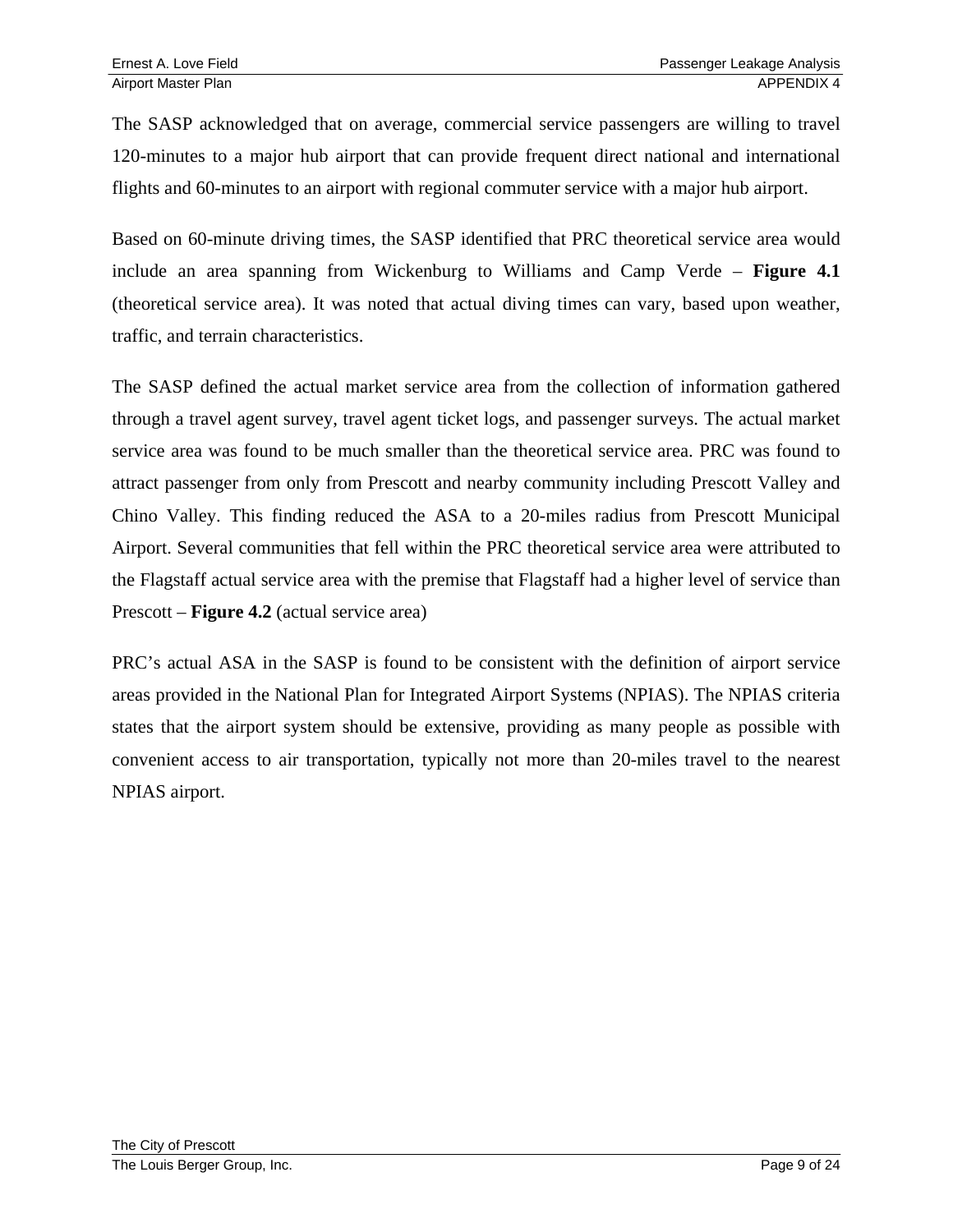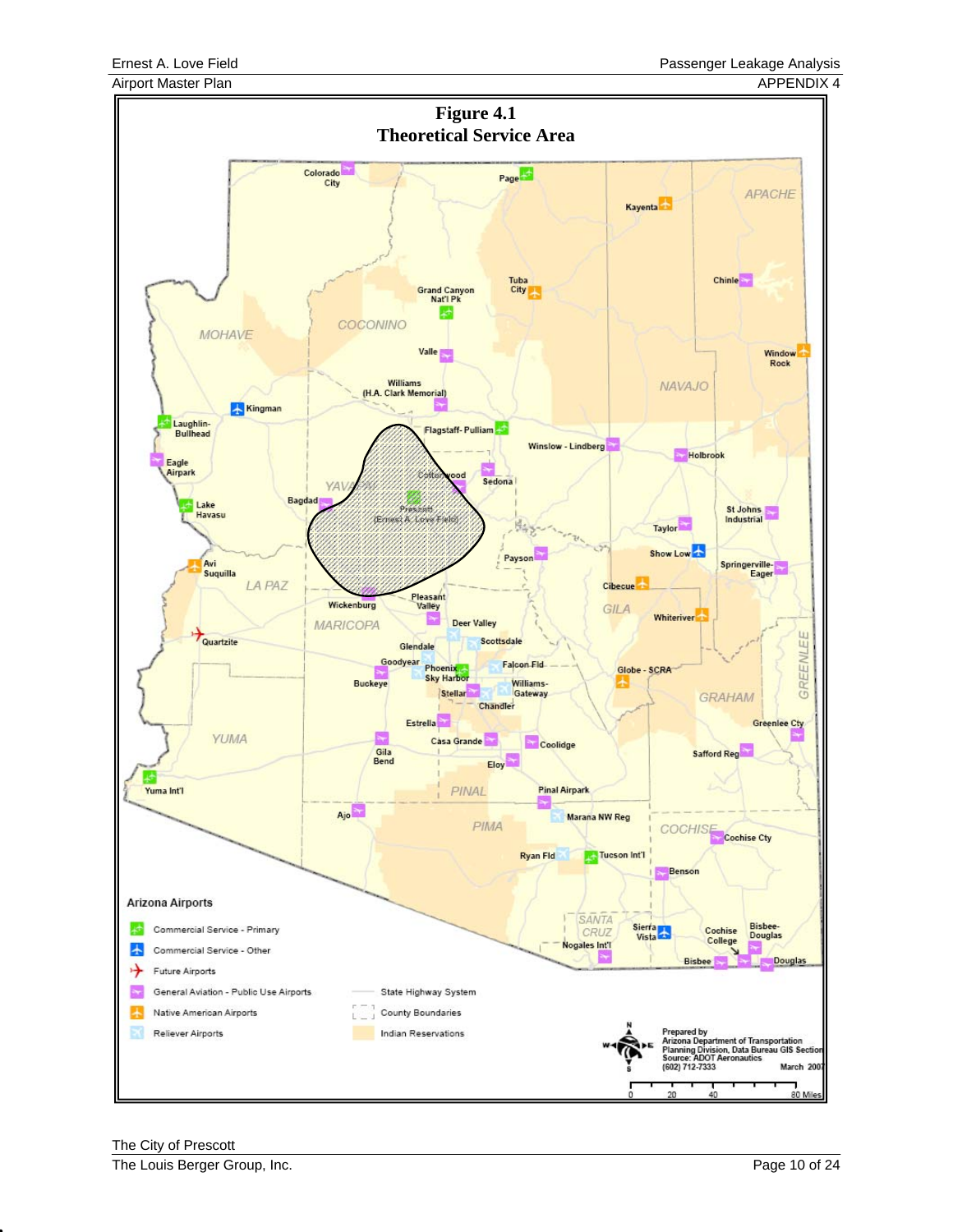

Therefore, for the purpose of this study, the Prescott Municipal ASA boundaries are set by a 20 miles travel distance radius from the airport, in line with NPIAS criteria and SASP findings.

Based upon the above definition of the Prescott ASA will include the following incorporated communities and zip codes, as shown in **Table 4.1**:

| <b>City</b>            | <b>Zip Code</b>                          |
|------------------------|------------------------------------------|
| Prescott               | 86301; 86302; 86303; 86304; 86313; 86314 |
| <b>Prescott Valley</b> | 86612; 86314                             |
| Chino Valley           | 86326                                    |
| Dewey-Humboldt         | 86314; 86327; 86329                      |

|  | Table 4.1 – Communities & Zip Codes |  |  |  |
|--|-------------------------------------|--|--|--|
|--|-------------------------------------|--|--|--|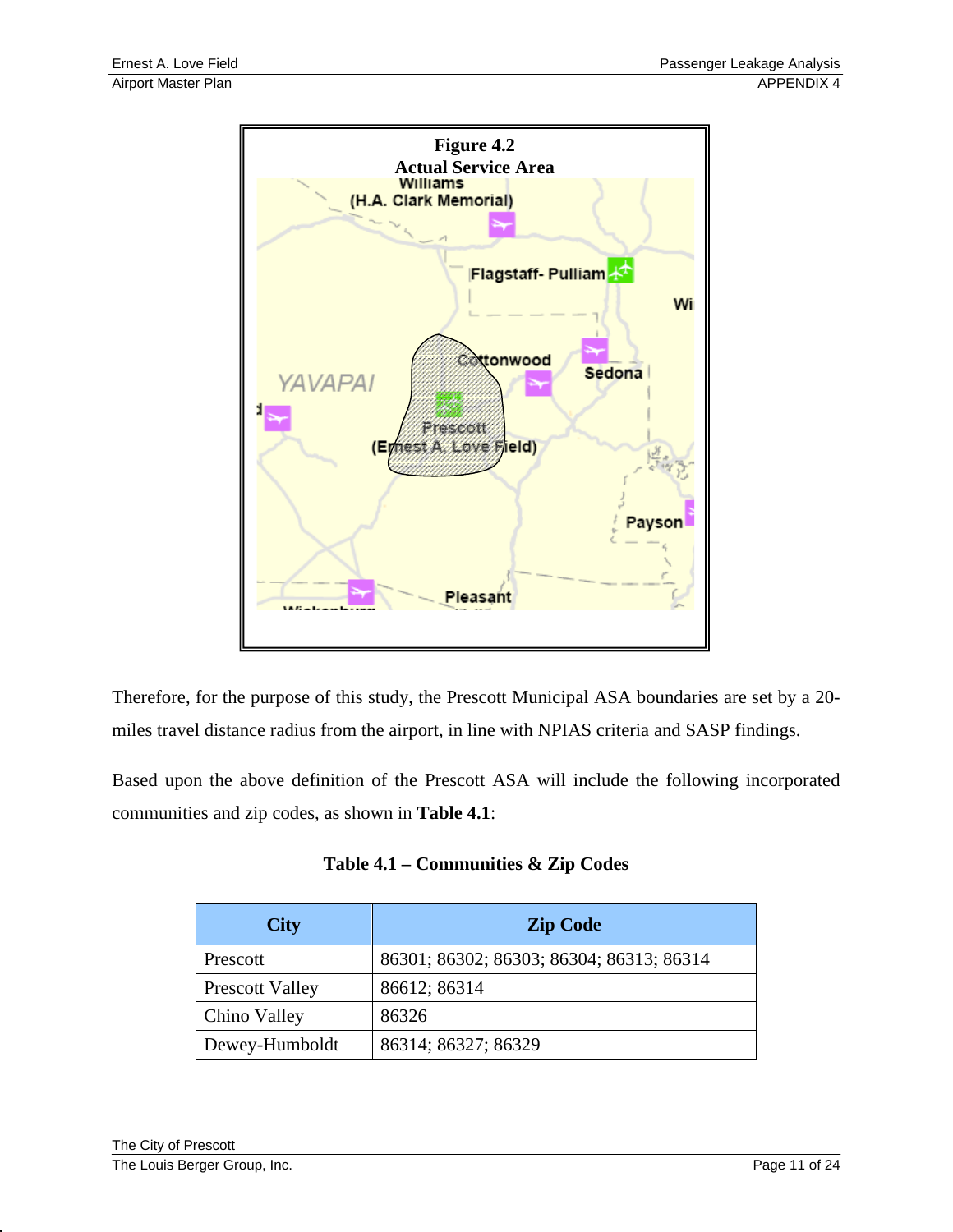Some unincorporated residential areas of Yavapai County on the south and northwest side of Prescott as well west of Chino Valley are included in the ASA.

### **SECTION 5 – SOCIOECONOMICS & DEMOGRAPHICS OF ASA**

To understand the air service needs in Prescott and to estimate the level of demand, it is useful to explore the characteristics of the communities served by PRC. To estimate demand for air service the following demographical characteristics have been reviewed: a) population, b) density, c) employment, d) taxable sales and e) income.

#### **5.1 - Population**

Prescott is identified by the US Census Bureau as a Metropolitan Statistical Area (MSA), defined by the US Office of Management and Budget (OMB) as a "geographic entity…for use by Federal statistical agencies in collecting, tabulating, and publishing Federal statistics". According to the 2007 Census Bureau estimate, more than 208,000 people live in the Prescott MSA. According to the Department of Economic Security (DES) 2007 population estimates, it is estimated that about 60% of the MSA population, 124,477 people live within the 20 miles ASA

radius, with the highest population density in the City of Prescott. The recent rapid growth of the region as prompted the Central Yavapai Metropolitan Planning Organization (CYMPO) Long Range Transportation to forecast the population within the tri-city area (Prescott, Prescott Valley and Chino) to be approximately 438,000 by 2030, representing a 5.6% overall annual growth rate in the ASA. Table 5.1 shows the population distribution in the entire ASA.

| <b>ASA Population Estimates</b> |         |  |         |  |  |  |  |  |
|---------------------------------|---------|--|---------|--|--|--|--|--|
| 2007<br>2030<br><b>City</b>     |         |  |         |  |  |  |  |  |
| Chino Valley                    | 13,098  |  | 30000   |  |  |  |  |  |
| Dewey – Humboldt                | 4,434   |  | 88000   |  |  |  |  |  |
| Prescott                        | 43,217  |  | 102,000 |  |  |  |  |  |
| <b>Prescott Valley</b>          | 38,357  |  | 30,000  |  |  |  |  |  |
| Unincorporated                  | 25,371  |  | 188,000 |  |  |  |  |  |
| <b>Total</b>                    | 124,477 |  | 438,000 |  |  |  |  |  |

**Table 5.1**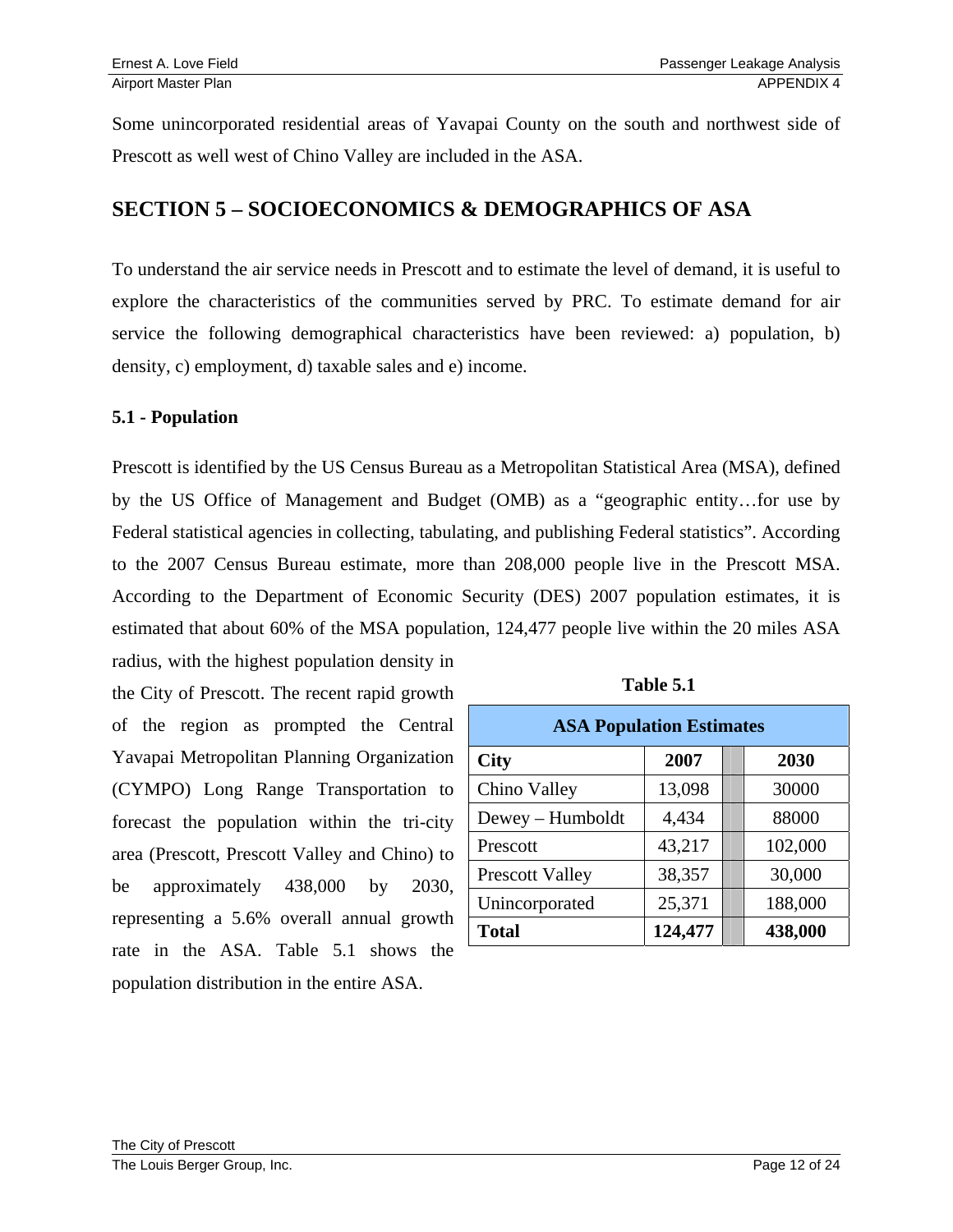#### **5.2 - Taxable Sales**

As shown in **Table 5.2**, taxable sales are a strong indicator of economic activity in a region. A high level of taxable sales indicates the existence of potential demand for air service. In 2006 \$2.3 billion in total taxable sales were reported in the ASA of which 1.5 billion were spent in

Prescott alone. Knowing that Prescott has an estimated population of about 43,217, its taxable sales per capita is equal to \$32,455, which is about 30% higher than Phoenix, with \$22,587 and 36% higher than Yuma with \$20,600 taxable sales per capita. The overall taxable sale per capita in the ASA is 3% higher Phoenix with  $$23,300^{\dagger}$ . The high taxable sales highlights the role of Prescott as an economic drive for the area and that it benefits from tourist spending and from people that travel to Prescott on a regular basis for every day needs.

| 1 aww J.2                               |               |  |  |  |  |  |  |
|-----------------------------------------|---------------|--|--|--|--|--|--|
| <b>2006 ASA Taxable Sales (million)</b> |               |  |  |  |  |  |  |
| Chino Valley                            | 184.6         |  |  |  |  |  |  |
| Dewey – Humboldt                        | 37.8          |  |  |  |  |  |  |
| Prescott                                | 1,500         |  |  |  |  |  |  |
| <b>Prescott Valley</b>                  | 586.4         |  |  |  |  |  |  |
| Unincorporated areas                    | Not available |  |  |  |  |  |  |
| <b>Total</b>                            | 2,300         |  |  |  |  |  |  |
|                                         |               |  |  |  |  |  |  |
| Phoenix                                 | 34,400        |  |  |  |  |  |  |
| Yuma                                    | 1,900         |  |  |  |  |  |  |

| Table 5. |  |  |
|----------|--|--|
|          |  |  |

### **5.3 - Employment Statistics**

It is estimated, based on AZ Department of Economic Security data, that in 2007 the total labor force in the Prescott metropolitan area was over 40,500 with an average 3.2% unemployment rate.

The region employment spectrum is diverse, encompassing different industries and sectors such as education, medical, manufacturing, retail and tourism. A large number of employers are located in city of Prescott, including the Yavapai Regional Medical Center, Yavapai Community College, Embry-Riddle University, Veteran Administration Medical Center, Wal-Mart, Frontier Village and Prescott Gateway Mall, Prescott Municipal Airport and related services, several manufacturing companies and governmental offices. Other employers in the area are the casinos, resorts, various school districts, USPS, and retail stores.

1

 $\bar{p}$  Taxable sales and population numbers for unincorporated areas were not included in the computation of the ASA taxable sale per capita. However it is expected that they contributed in the taxable sales totals of Prescott and other incorporated communities.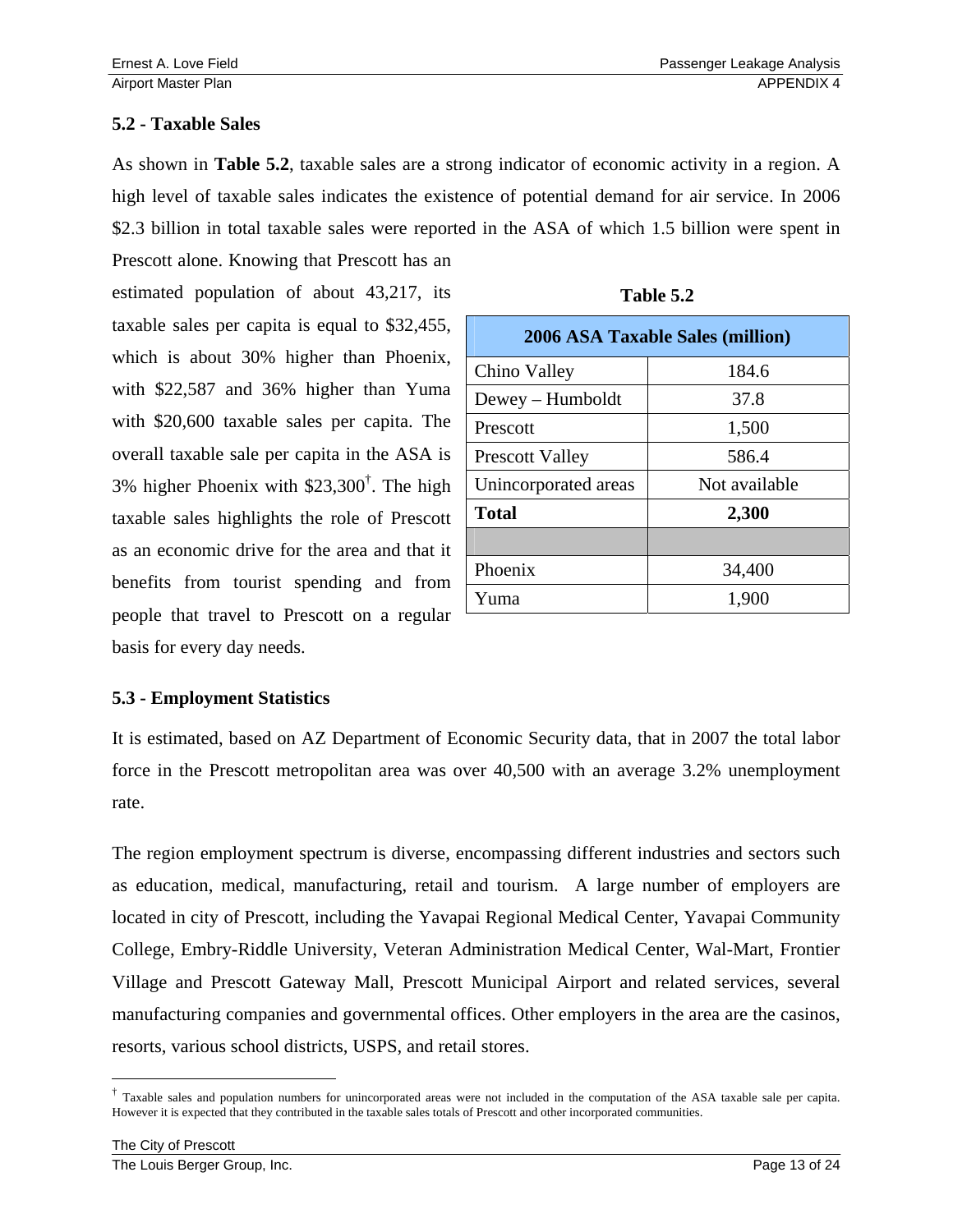#### **5.4 – ASA Income Statistics**

The Population Trend Report prepared for the City of Prescott by ABC Demographic Consultants estimates 50,802 households in 2007 are within a 20-mile radius of the Prescott Municipal Airport. The estimated average household income for 2007 was estimated at \$56,153, the median income was estimated at \$41,348 and the per capita income was estimated at \$26,434. Additionally, the report estimated in 2007 41% of the population was between the ages of 20 and 54 years old, while 21.4% of the population was estimated to be above 65 years old. The median age of 43.4 years and an average age of 42.76 years. **Table 5.3** depicts the ASA income distribution.

| <b>ASA Income Distribution</b> |        |  |  |  |  |  |  |
|--------------------------------|--------|--|--|--|--|--|--|
| \$250,000 or more              | 2.54%  |  |  |  |  |  |  |
| \$150,000 to \$249.999         | 2.50%  |  |  |  |  |  |  |
| \$100,000 to \$149,999         | 7.80%  |  |  |  |  |  |  |
| \$75,000 to \$99,999           | 9.22%  |  |  |  |  |  |  |
| \$50,000 to \$74,999           | 18.23% |  |  |  |  |  |  |
| \$35,000 to \$49,999           | 18.75% |  |  |  |  |  |  |
| \$25,000 to \$34,999           | 14.36% |  |  |  |  |  |  |
| \$15,000 to \$24,999           | 14.31% |  |  |  |  |  |  |
| Under \$14,999                 | 12.29% |  |  |  |  |  |  |

**Table 5.3** 

## **SECTION 6 – COMPARABLE ASA**

It is commonly estimated that the annual passenger enplanements demand is strongly correlated to the size of the population that it serves. However, individual markets vary from one another. The regional distribution of air service demand is heavily influenced by low cost carries, routes availability, flights frequency and hub and spoke systems.

The market characteristics and enplanements of four communities and airports in the southwest were reviewed to estimate the market potential of PRC. The selection process was based upon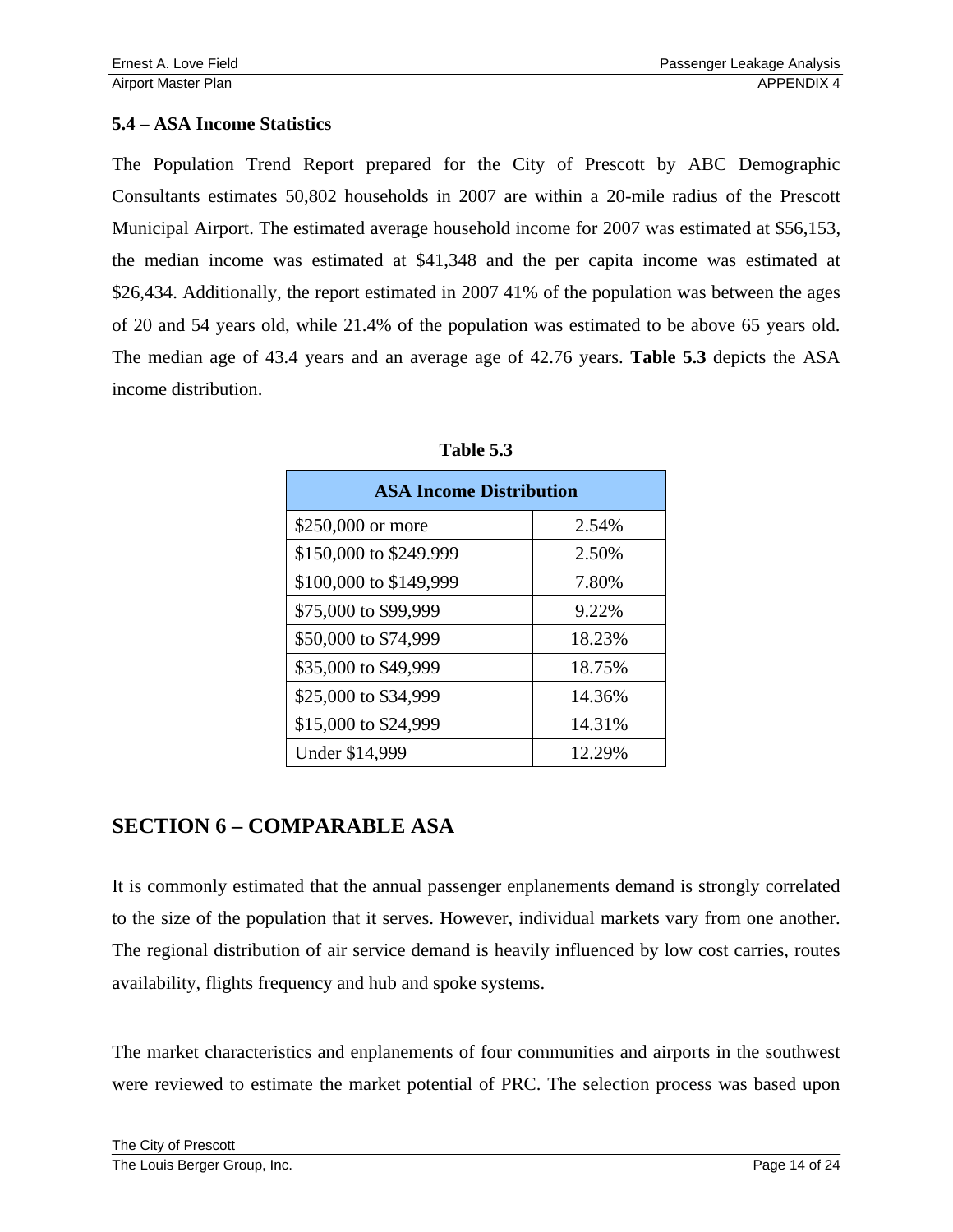factors such as a) geographical location, b) proximity to a major hub, c) population in the Metropolitan Statistical Area (MSA), d) level of service, and e) enplanements.

- **a) Geographical Location:** The selection of the airports was limited to the south-western region of the United States to maintain analogous population and geographical characteristics.
- **b) Proximity to a Major Hub:** Since PRC market share is affected by PHX, only airports that are directly affected by major hubs were selected.
- **c) Population in the Metropolitan Statistical Area (MSA):** The MSA is designed to provide a nationally consistent set of standards for collecting, tabulating and publishing federal statistic for geographic areas in the United States. Prescott MSA population was estimated to be about 208,000 with a density estimated to be about 1200 people per square mile; hence only cities with a population density similar to Prescott MSA were selected. Population and population density in the area Metropolitan Statistical Area were obtained from the US Census Bureau
- **d) Level of Service**: Only airport with more than one commercial air carrier options were selected.
- **e) Enplanements:** Only airport with average capture rate above 35%, reflecting 50,000 or more enplanements were selected.

Based on the criteria mentioned above, the airports in the following cities were selected: St. George, Utah; Redding, California; Yuma, Arizona; and Abilene, Texas. Overall, these cities have similar statistic characteristics. **Table 6.1** provides a summary of their enplanements per capita ratios.

| <b>Enplanement per Capita</b> |      |  |  |  |  |  |  |
|-------------------------------|------|--|--|--|--|--|--|
| SGU - St. George, Utah        | 0.42 |  |  |  |  |  |  |
| RDD - Redding, California     | 0.37 |  |  |  |  |  |  |
| YUM - Yuma, Arizona           | 0.36 |  |  |  |  |  |  |
| ABI - Abilene, Texas          | 0.71 |  |  |  |  |  |  |
| Average                       | 0.46 |  |  |  |  |  |  |

#### **Table 6.1**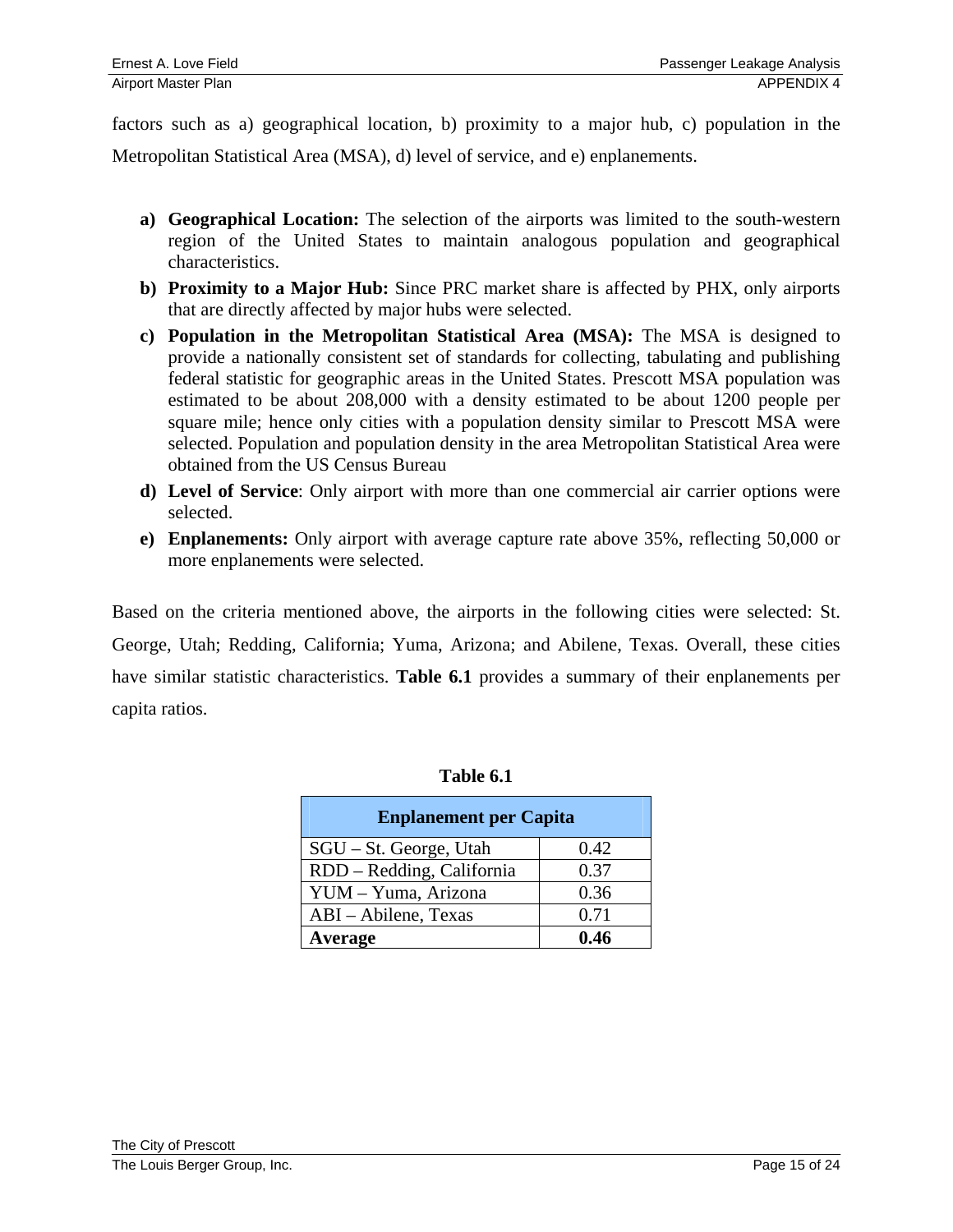**Table 6.2** presents a snapshot of pertinent information of the selected cities.

| SGU - St. George, Utah                                   |                                               |                                  |                         |  |  |  |  |  |
|----------------------------------------------------------|-----------------------------------------------|----------------------------------|-------------------------|--|--|--|--|--|
| Enplanements                                             | 53,663                                        | Destinations                     | LAX, SLC                |  |  |  |  |  |
| Nearest Major Hub                                        | LAS                                           |                                  | 126,000                 |  |  |  |  |  |
| Distance in Miles                                        | 131                                           | <b>Population Density</b>        | 771                     |  |  |  |  |  |
| Daily Flights                                            | Up to $20$                                    | <b>Taxable Sales</b>             | 1.8 Billion             |  |  |  |  |  |
| <b>Airlines</b>                                          | <b>United Express</b><br><b>Sky West</b>      | Household Median Income          | 49,000                  |  |  |  |  |  |
|                                                          |                                               | <b>RDD</b> - Redding, California |                         |  |  |  |  |  |
| Enplanements                                             | 66,695                                        | Destinations                     | SFO, LAX,<br><b>PDX</b> |  |  |  |  |  |
| Nearest Major Hub                                        | <b>SMF</b>                                    | <b>MSA</b> Population            | 180,000                 |  |  |  |  |  |
| Distance in Miles                                        | 148                                           | <b>Population Density</b>        | 1383                    |  |  |  |  |  |
| Daily Flights                                            | Up to 22                                      | <b>Taxable Sales</b>             |                         |  |  |  |  |  |
| <b>United Express</b><br><b>Airlines</b><br>Horizon Air  |                                               | Household Median Income          | \$41,682                |  |  |  |  |  |
|                                                          |                                               | YUM - Yuma, Arizona              |                         |  |  |  |  |  |
| Enplanements                                             | 67,684                                        | Destinations                     | PHX, LAX,<br><b>SLC</b> |  |  |  |  |  |
| Nearest Major Hub                                        | <b>PHX</b>                                    | <b>MSA</b> Population            | 185,000                 |  |  |  |  |  |
| Distance in Miles                                        | 188                                           | <b>Population Density</b>        | 880                     |  |  |  |  |  |
| Daily Flights                                            | Up to 14                                      | <b>Taxable Sales</b>             | 1.9 billion             |  |  |  |  |  |
| <b>Airlines</b>                                          | United Express, Delta<br>Sky West, US Airways | Household Median Income          | 35,374                  |  |  |  |  |  |
|                                                          |                                               | <b>ABI</b> - Abilene, Texas      |                         |  |  |  |  |  |
| Enplanements                                             | 88,327                                        | Destinations                     | IAH, DFW                |  |  |  |  |  |
| Nearest Major Hub                                        | <b>DFW</b>                                    | <b>MSA</b> Population            | 124,000                 |  |  |  |  |  |
| Distance in Miles                                        | 175                                           | <b>Population Density</b>        | 1100                    |  |  |  |  |  |
| Daily Flights                                            | Up to $10$                                    | <b>Taxable Sales</b>             | 2.1 billion             |  |  |  |  |  |
| American Eagle<br><b>Airlines</b><br>Continental express |                                               | Household Median Income          | 39,821                  |  |  |  |  |  |

# **Table 6.2**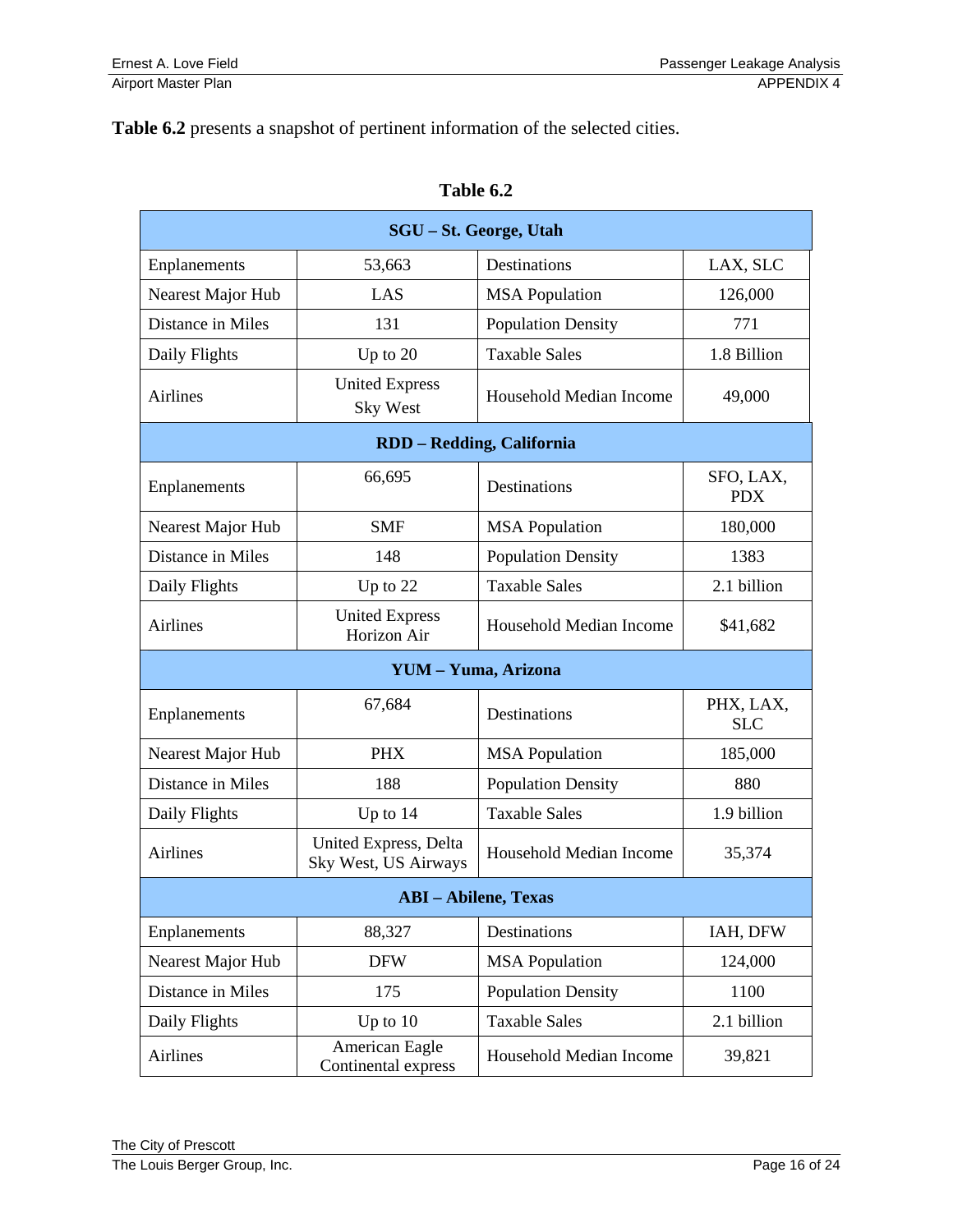### **SECTION 7 – COMMON PASSENGER LEAKAGE MODES**

Prescott's proximity to other airports such as Flagstaff Pulliam Municipal Airport and Phoenix Sky Harbor (PHX), a major hub, makes ground transportation options (e.g., personal vehicles, shuttle vans, taxis and limos) via interstate I-17 attractive. The use of personal vehicles is very common. According to the CYMPO Regional Transit Need Study, more than 2% of the Prescott tri-city area workforce commutes daily to Phoenix. I-17 offers direct connections to the Phoenix freeway loop system and to the PHX Airport. Taxi services from Prescott to PHX, while available, are limited by regulations imposed at by Sky Harbor. Others like limousine or door-todoor services are also available by reservation only, their prices range from \$49 to \$75/hour or \$40 to \$125 one-way.

Another popular mode of transportation dedicated mainly to transfer passenger from the tri-city area directly to PHX are shuttle vans. Nationwide operators have been seizing on the opportunity to transport passengers from rural and outlying area directly to major hubs. According to the CYMPO Regional Transit Need Study, six private companies offer service between the Central Yavapai region and Phoenix Sky Harbor, of which three offer daily trips with scheduled and oncall with pick-ups at private residences. However, two companies control the majority of the market share of this flourishing business, Prescott Transit Authority and Shuttle-U. Combined, they provide 32 daily round trips between Prescott and PHX with prices starting at \$21 one-way up to \$56 round trip. Both operate commercial Ford minivans and lift-equipped shuttle vans, with a capacity respectively of 8 and 12 passengers. The maximum daily capacity for Prescott Transit is 128 and 180 for Shuttle U. Combined, they have the potential to serve 308 passengers per- day or 112,420 passengers per year. **Table 7.1** provides their current schedule and fare structure.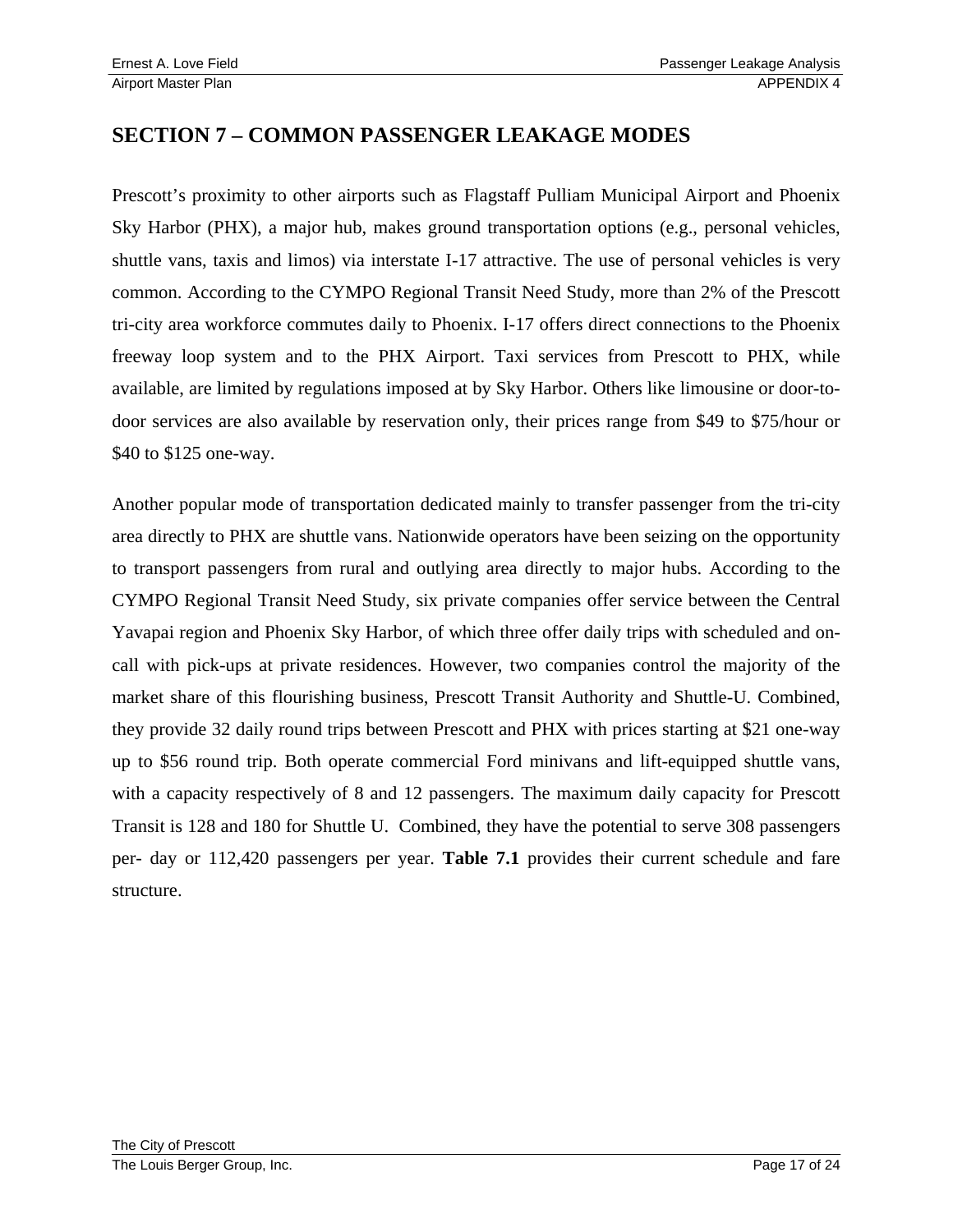| <b>Prescott Transit Authority</b>         |                                           |                    |                                                  |  |                     |                                          |  |                      |            |                             |         |                      |
|-------------------------------------------|-------------------------------------------|--------------------|--------------------------------------------------|--|---------------------|------------------------------------------|--|----------------------|------------|-----------------------------|---------|----------------------|
|                                           | <b>Departures from</b><br><b>Prescott</b> |                    | <b>Departures from</b><br><b>Phoenix</b>         |  |                     | <b>Purchase Type</b>                     |  | One-Way<br>Cost      |            | <b>Round</b><br><b>Trip</b> |         |                      |
| 4:00am                                    | 12:00 <sub>pm</sub>                       | 6:30am             | 2:30pm                                           |  | Regular             |                                          |  |                      | \$29.95    |                             |         | \$49.95              |
| 5:00am                                    | 1:00 <sub>pm</sub>                        | 7:30am             | 3:30 <sub>pm</sub>                               |  |                     | At Sky Harbor Airport                    |  |                      | \$32       |                             | n/a     |                      |
| 6:00am                                    | $2:00$ pm                                 | 8:30am             | 4:30 <sub>pm</sub>                               |  |                     | Child 4-15                               |  |                      | \$18.95    |                             | \$29.95 |                      |
| 7:00am                                    | 3:00pm                                    | 9:30am             | 5:30pm                                           |  |                     | Child under 4                            |  |                      | Free       |                             | Free    |                      |
| 8:00am                                    | 4:00 <sub>pm</sub>                        | 10:30am            | 6:30 <sub>pm</sub>                               |  |                     | Advance Purchase 20 trip                 |  |                      | \$21       |                             | \$42    |                      |
| 9:00am                                    | 5:00pm                                    | 11:30am            | 7:30pm                                           |  |                     | Advance Purchase 10 trip                 |  |                      | \$22       |                             | \$44    |                      |
| 10:00am                                   | 6:00pm                                    | 12:30pm            | 8:30pm                                           |  |                     | Advance Purchase 6 trip                  |  |                      |            | \$23                        |         | \$46                 |
| 11:00am                                   | 8:00 <sub>pm</sub>                        | 1:30 <sub>pm</sub> | 10:30pm                                          |  |                     |                                          |  |                      |            |                             |         |                      |
|                                           |                                           |                    |                                                  |  | <b>Shuttle U</b>    |                                          |  |                      |            |                             |         |                      |
| <b>Departures from</b><br><b>Prescott</b> |                                           |                    | <b>Departures from</b><br><b>Prescott Valley</b> |  |                     | <b>Departures from</b><br><b>Phoenix</b> |  | <b>Purchase Type</b> |            | One-<br>Way<br>Cost         |         | Round<br><b>Trip</b> |
| 4:00am                                    | 12:00 <sub>pm</sub>                       | 4:20am             | 12:20pm                                          |  | 7:30am              | 3:30 <sub>pm</sub>                       |  | Regular              |            | \$34                        |         | \$56                 |
| 5:00am                                    | 1:00 <sub>pm</sub>                        | 5:20am             | 1:20 <sub>pm</sub>                               |  | 8:30am              | 4:30 <sub>pm</sub>                       |  |                      | Child 4-15 |                             |         | \$30                 |
| 6:00am                                    | 2:00 <sub>pm</sub>                        | 6:20am             | $2:20$ pm                                        |  | 9:30am              | 5:30pm                                   |  | Child under 3        |            | Free                        |         | Free                 |
| 7:00am                                    | 3:00 <sub>pm</sub>                        | 7:20am             | 3:20 <sub>pm</sub>                               |  | 10:30am             | 6:30pm                                   |  | Frequent Rider       |            | \$22                        |         | \$44                 |
| 8:00am                                    | 4:00pm                                    | 8:20am             | 4:20 <sub>pm</sub>                               |  | 11:30am             | 7:30pm                                   |  |                      |            |                             |         |                      |
| 9:00am                                    | $5:00 \text{pm}$                          | 9:20am             | $5:20$ pm                                        |  | 12:30 <sub>pm</sub> | 8:30pm                                   |  |                      |            |                             |         |                      |
| 10:00am                                   | $6:00$ pm                                 | $10:20$ am         | $6:20$ pm                                        |  | 1:30 <sub>pm</sub>  | 10:30pm                                  |  |                      |            |                             |         |                      |
| 11:00am                                   | 8:00 <sub>pm</sub>                        | 11:20am            | $7:20$ pm                                        |  | 2:30 <sub>pm</sub>  |                                          |  |                      |            |                             |         |                      |

### **SECTION 8 - SURVEYS**

In the effort to estimate the potential passenger demand in the Prescott Airport Service Area, the data from two passenger's surveys and one business survey was reviewed.

#### **8.1 - O'Neil's Passenger Intercept Survey**

To understand their market composition, Phoenix Sky Harbor conducts a quarterly passenger intercept survey on a random sample of 750 passengers. As part of the survey, demographic data and ZIP codes of origin are collected. The results are sorted based upon the ZIP Code of origin. ZIP Codes starting with 85 and 86 are commonly used for Arizona. The surveys conducted in the third and fourth quarter of 2007 revealed that 47.1% of the sample had a home address in the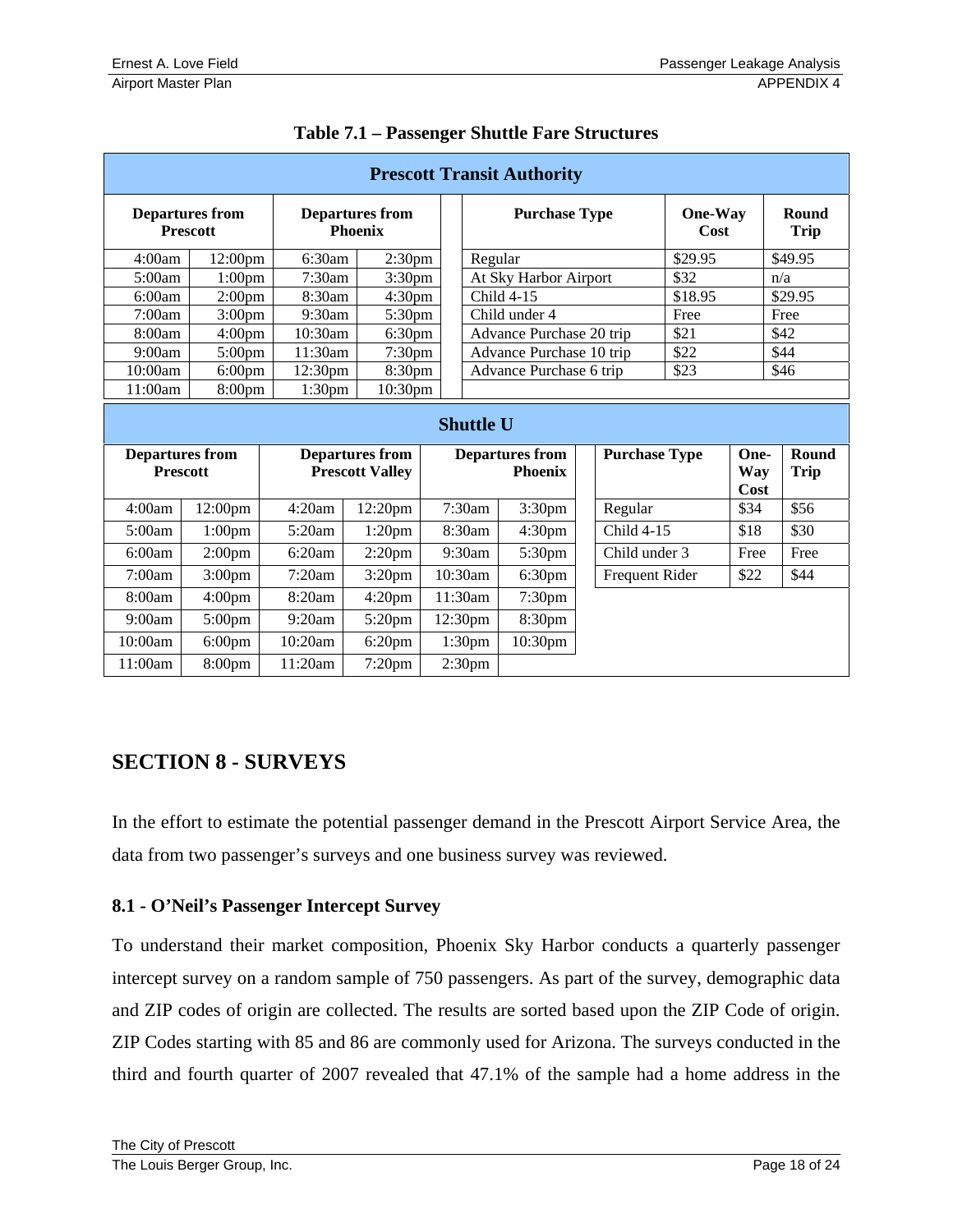Mountain-West region (AZ, NM, NV, UT, CO, ID, WY) and 3% of the sample originated from Prescott in the 863XX zip code area (see **Table 8.1**).

| 2007 3 <sup>rd</sup> & 4 <sup>th</sup> Qt O'Neil Passenger Survey |              |  |
|-------------------------------------------------------------------|--------------|--|
| <b>City and Communities</b>                                       | % of traffic |  |
| Phoenix                                                           | 9.9%         |  |
| <b>East Valley Communities</b>                                    | 14.1%        |  |
| <b>West Valley Communities</b>                                    | 6.4%         |  |
| Tucson                                                            | 1.6%         |  |
| Northern Arizona                                                  | 1.4%         |  |
| <b>Prescott</b>                                                   | 3%           |  |
| Other                                                             | 10.7         |  |
| <b>Total</b>                                                      | 47.1%        |  |

| <b>Table 8.1</b> |  |
|------------------|--|
|                  |  |

The second survey reviewed is the 2005 Phoenix O&D Passenger Survey, which aimed to collect demographic data, purpose of travel and other airport pertinent information. As part of the demographic data ZIP codes of the participant passengers were also collected (see **Table 8.2**). The survey was administered to departing passengers only.

The results showed that 2.83% of the sample was composed of residents in the Prescott MSA, which includes Sedona, and 1.69% was composed just of residents of the Prescott ASA. In 2005, Sky Harbor reported 24.7 million O&D passengers.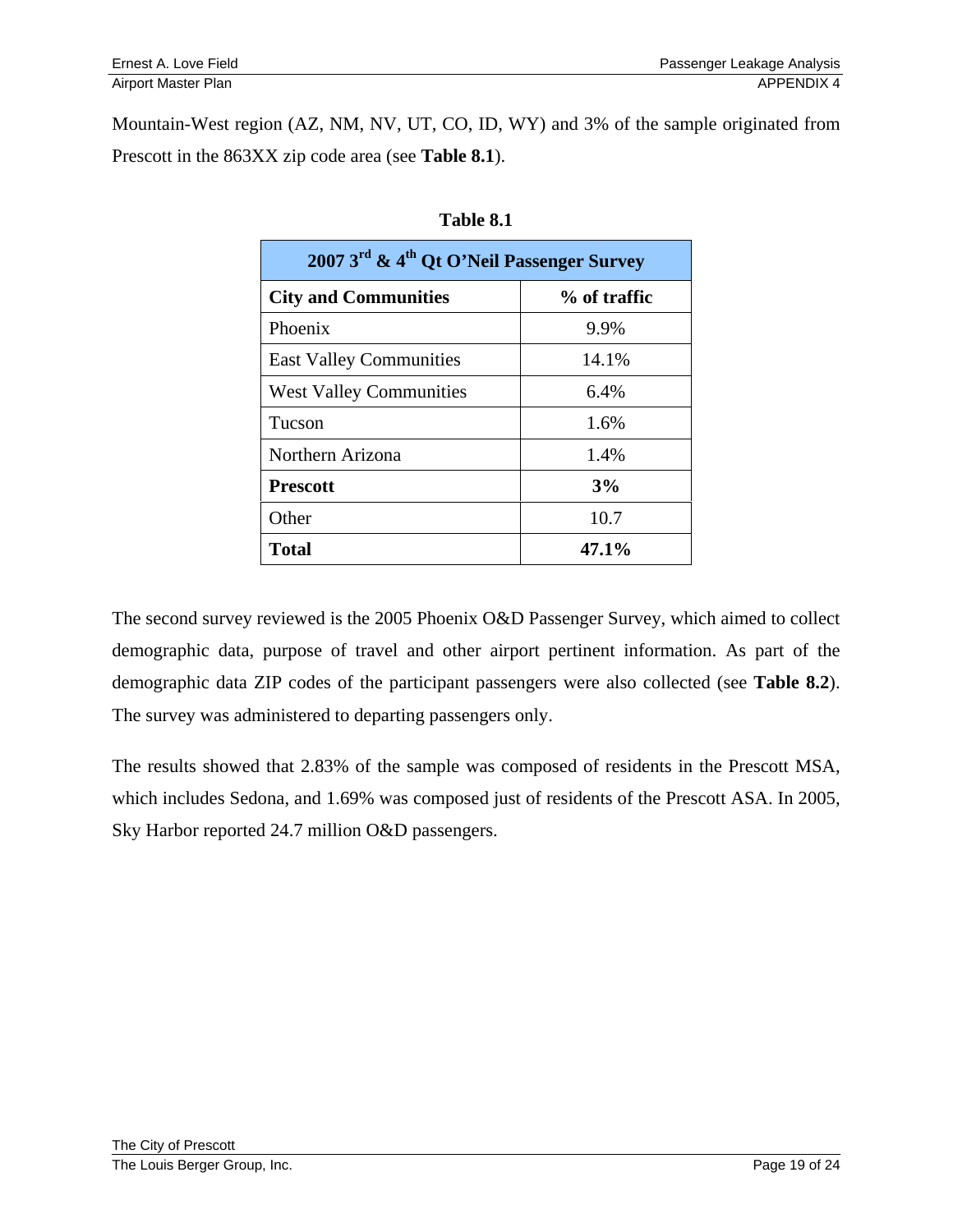| 2005 Phoenix Passenger Survey - ZIP Codes |                        |         |  |  |
|-------------------------------------------|------------------------|---------|--|--|
| 86301                                     | Prescott               | Yavapai |  |  |
| 86303                                     | Prescott               | Yavapai |  |  |
| 86305                                     | Prescott               | Yavapai |  |  |
| 86314                                     | <b>Prescott Valley</b> | Yavapai |  |  |
| 86322                                     | Camp Verde             | Yavapai |  |  |
| 86323                                     | Chino Valley           | Yavapai |  |  |
| 86324                                     | Clarkdale              | Yavapai |  |  |
| 86325                                     | Cornville              | Yavapai |  |  |
| 86327                                     | Dewey                  | Yavapai |  |  |

The third survey was conducted by The Louis Berger Group, Inc., as part of the Prescott Municipal Airport Master Plan. The survey was aimed to local business that benefits or may benefit from additional air service in Prescott, to understand their business travel preferences. While the results of the survey did not produce any demand estimates, valuable information about quality of existing service and passenger's preference were recorded. The survey showed that the majority of the business travel would use PRC more for their travel needs if quality and consistency of the current air service is improved. Until then, many prefer using personal, rental vehicles or shuttles to satisfy their travel need.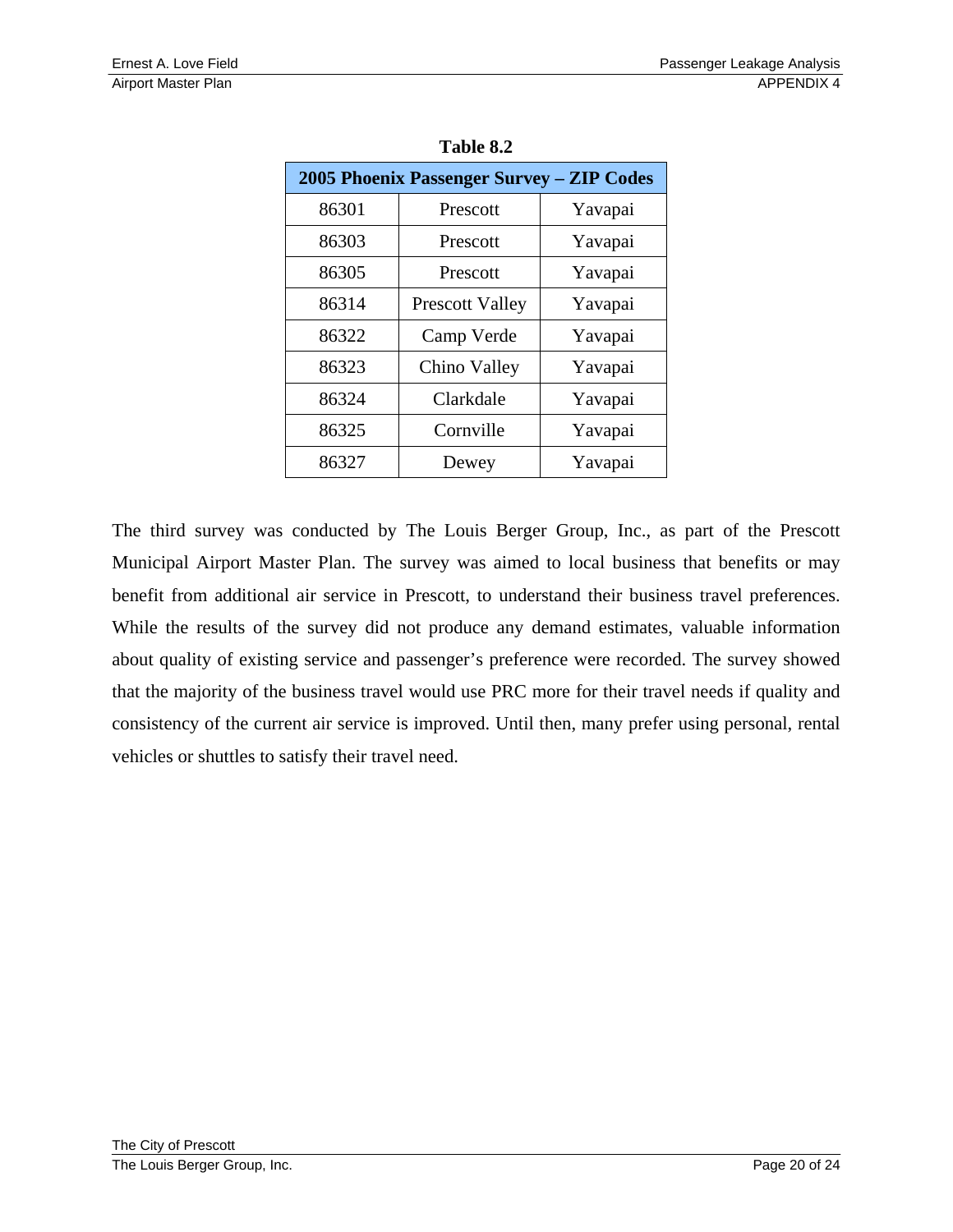### **SECTION 9 – ANALYSIS OF FINDINGS**

Passenger leakage is very common in small communities, especially in communities where local air service is viewed by potential customers as not attractive. The same can be said for medium size airports when located within driving distance from a major hub airport.

When large segments of the population are on a fixed income, the demand for airfare is elastic (i.e., sensitive to price change). The choice of using the local airport or drive to a larger one is determined by the lowest overall cost. Prescott has a large number of retirees with 20 percent of its population above 65 years of age, which typically will opt for the cheapest travel solution. In addition, Prescott is approximately 105 miles north of Phoenix Sky Harbor, which is one of the busiest major hubs in the nation, with hundreds of daily direct flight and destination. PHX is also home to US Airways, and Southwest Airline has a heavy presence. Southwest Airline is known for its low cost fare and for the so called "Southwest Effect", where competing airlines lower their fares on markets served by Southwest; consequently passengers are willing to drive considerably more to reach an airport served by Southwest.

Nevertheless, when comparing airfares from Prescott to the top five PHX city pairs, it was found that average airfares increased less than the cost of the connection between PRC and PHX. In some instances some travel sites quoted lower prices from PRC than from PHX. This shows that the complexity of the airfare system, and the frequent changes, in response to demand and competitors, makes it very difficult to grasp the airfare structure from/to PRC.

At this time, with more than 32 daily round trips, and a daily capacity of 308 passengers, shuttle van companies have been identified to be PRC's primary competitor. For this study, we were unable to obtain ridership data, nevertheless all documentation and research indicates that morning departure from Prescott are typically full and so returns in the afternoon from PHX, mimicking airline departure and arrival peaking characteristics. Shuttle companies often advise to call and reserve in advance. Therefore, it was believed appropriate to develop three ridership scenarios. As shown in **Table 9.1**, Low, Likely, and High ridership scenarios depict the yearly passenger loads of the shuttle companies.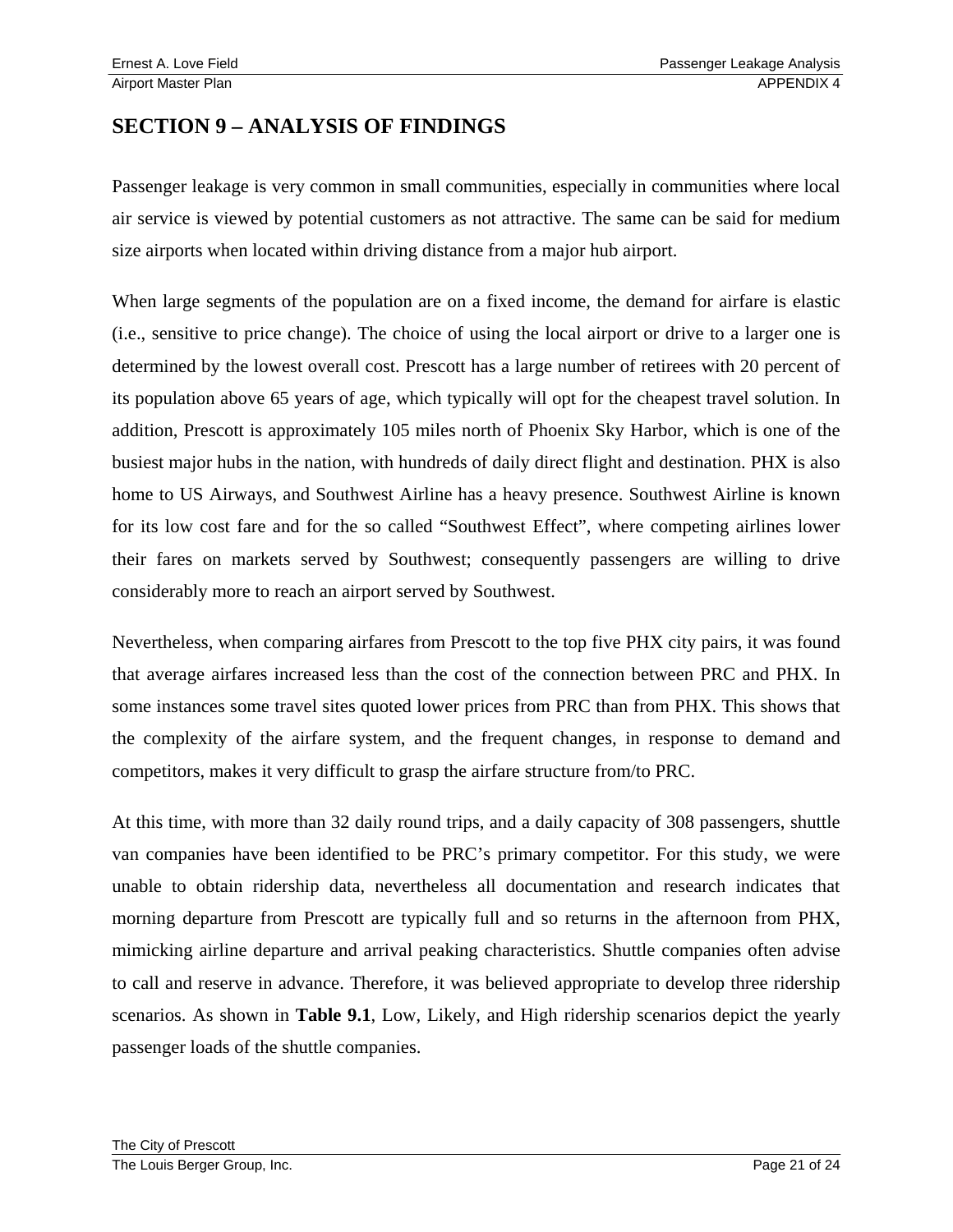Based upon the above estimates,

shuttle companies have likely achieved a demand capture rate of about 70% of unconstrained demand, while the airport is

| таніе 9.1                                      |                 |                   |  |  |  |
|------------------------------------------------|-----------------|-------------------|--|--|--|
| <b>Yearly Shuttle Passenger Load Scenarios</b> |                 |                   |  |  |  |
| Low                                            | Likely          | High              |  |  |  |
| $56,100 - 61,800$                              | 73,000 - 78,700 | $89,850 - 95,550$ |  |  |  |

**Table 9.1** 

currently capturing less than 6%, with the remaining 24% still likely to choose to personally drive directly to Phoenix or elsewhere.

In the 1999 Arizona Rural Air Service Study, ADOT estimated that statewide enplanements per capita ration was 3.10, lead by Phoenix with a 3.76 ratio and Tucson with 2.18. It was then concluded that the unconstrained overall enplanement per capita rate for the 13 study airports was equal to 2.06 and for Prescott 0.87, estimating that Prescott could capture approximately 40% of its total unconstrained demand.

Knowing that demographic characteristic in the areas have not significantly changed in the last ten years, it is reasonable to believe that the same ratio of enplanement per capita is still valid. As previously described, the population of the Prescott Municipal Airport Service Area was estimated at 124,477, applying the same enplanement per capita ratio calculated in the Arizona Rural Air Service Study the total unconstrained enplanement demand would be 108,295 per year. Applying the 40% capture rate calculated in the SASP to the total unconstrained demand, Prescott could capture 43,318. The 40% capture rate is believed to be reasonable considering that all non regional and secondary airports are affected by passenger leakage. The 2000 Arizona State Aviation Need Study (SANS) pointed out that even lager markets lose 40-50% of their passengers.

Comparing Prescott to the selected comparable airports and MSA, it was noted that Prescott has similar taxable sales and a higher median income than three of the four in the MSA. The average enplanement per capita was found to be equal to 0.46 of the total MSA population. Prescott MSA is larger than any of the 4 MSA reviewed, with an estimated population of about 208,000. Applying their average enplanement per capita, Prescott could draw up to 95,680 enplanements per year from its MSA and 57,260 enplanements from the 20-miles radius ASA. This estimated capture rate is 6% higher than the capture rate in the SASP.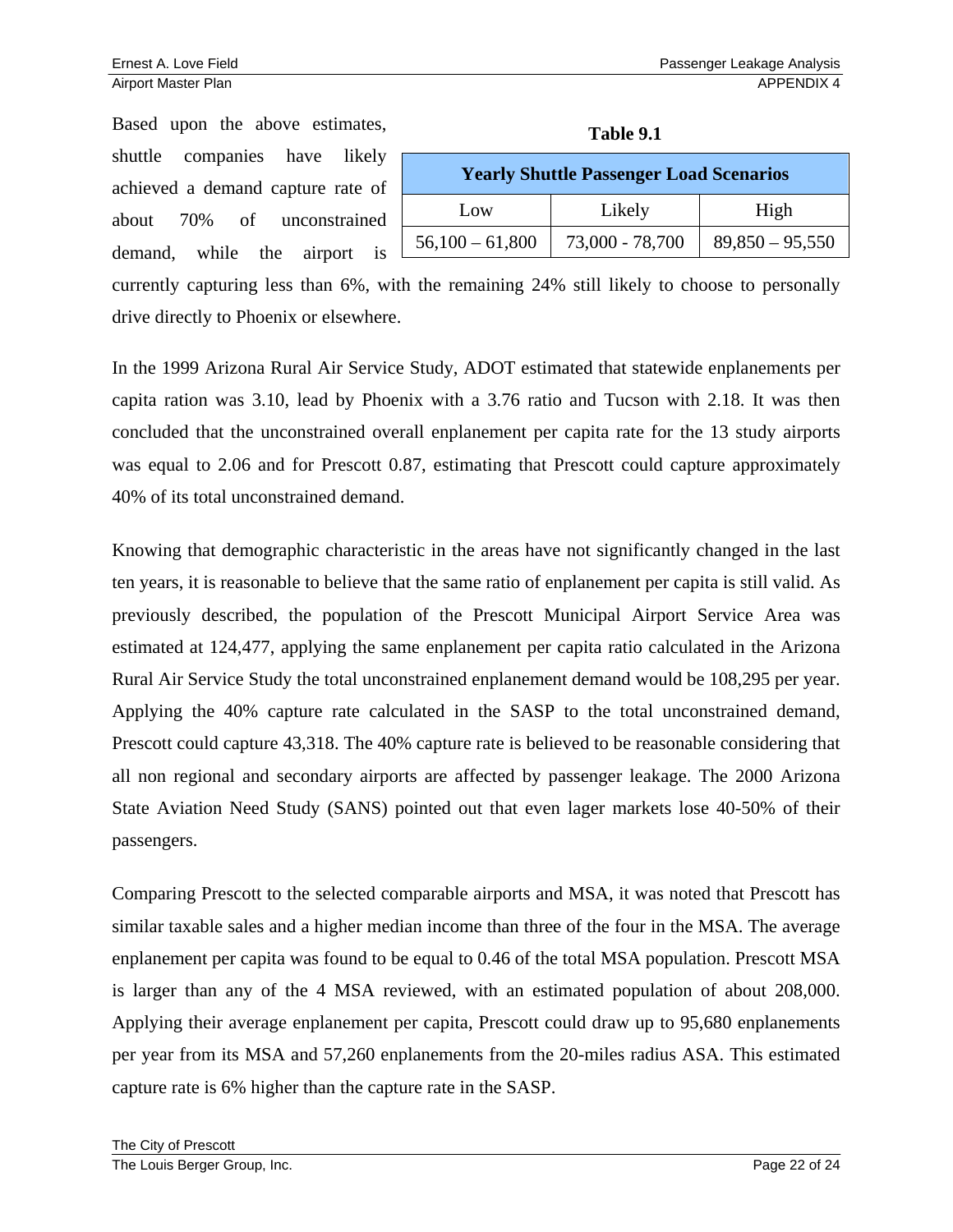The third estimate comes from the survey results of the Sky Harbor passenger's intercepts surveys and the Prescott Municipal Airport Business survey. The quarterly Passenger Intercept Survey, while not intended specifically for O&D passenger traffic tell us that 3% of the random sample, which capture all passenger traffic, both O&D and connecting, originated in the Prescott area. The second survey, the 2005 Passenger Survey tells us that 2.83% of the sample, which was composed only by O&D departing passenger, originated from the Prescott MSA and 1.69% from the Prescott Airport Service Area previously identified.

Considering that in 2007 Sky Harbor served more than 40 million passengers, it is estimated that more than 152,000 enplanements were from passenger living in the Prescott MSA, with a rate of enplanements per capita of 1.36, still below the national average of 1.53, and below the State average of 3.87.